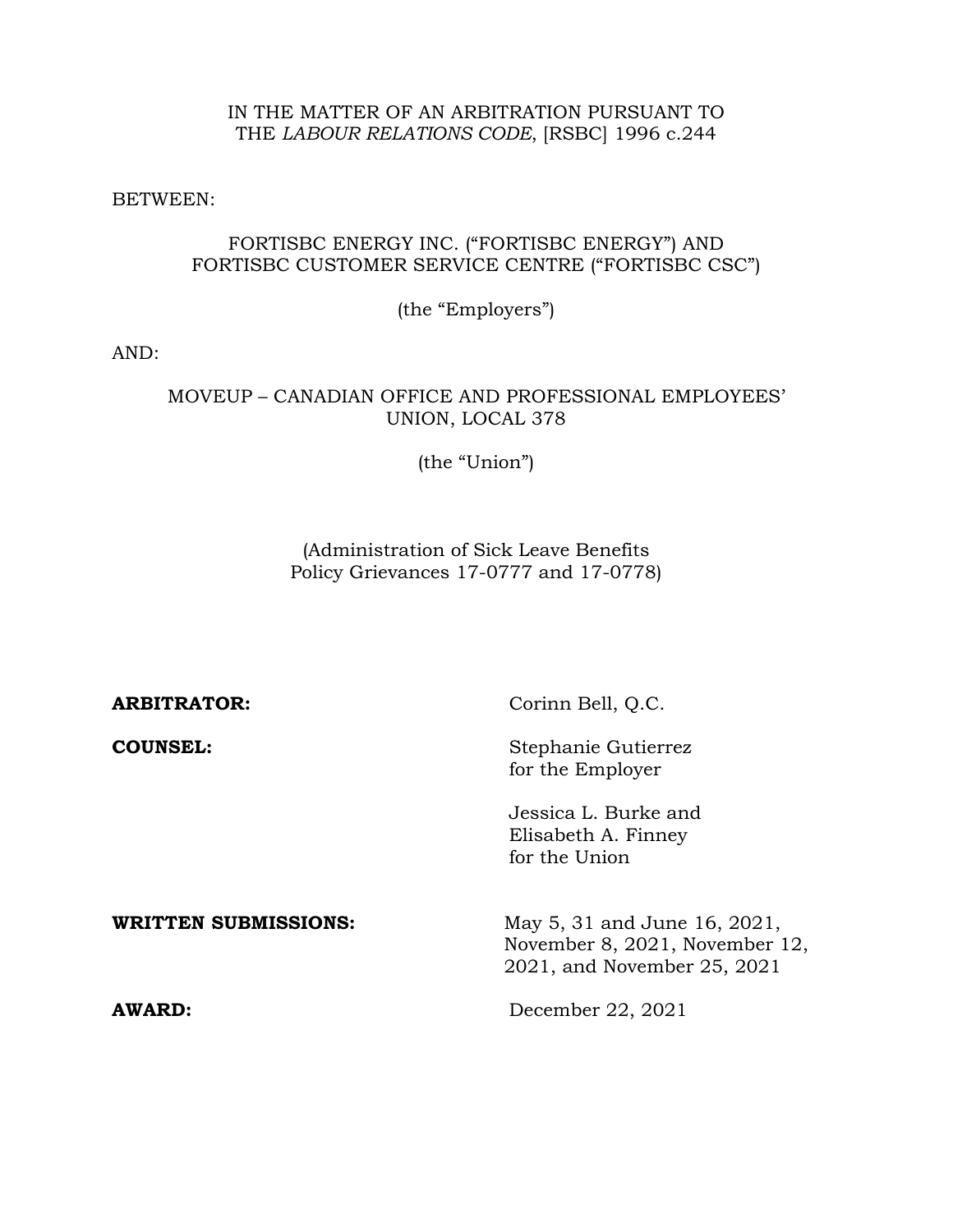#### **I. INTRODUCTION**

1. The Union filed two policy grievances under two Collective Agreements: the FortisBC Energy Collective Agreement (the "Gas Collective Agreement") and the FortisBC CSC Collective Agreement (the "CSC Collective Agreement") (together the "Collective Agreements").

2. In these Grievances, the Union takes issue with the Employers' requirement that employees return to their regular pre-disability hours of work before they are considered on "active duty" for the purposes of resetting entitlements to paid sick leave, arguing the practice is discriminatory. Specifically, the Union takes issue with the Employers interpretation of Article 10.08(a) of the Collective Agreements. That provision requires an employee to return to "active duty" for a period of one or three months (depending on whether the employee experiences a new disability or the recurrence of the same or related disability respectively) in order to qualify for sick leave benefits once an employee has exhausted their sick leave bank, and their disability has carried over into a new plan year.

3. The Employers' interpretation of the term "active duty" requires an employee's return to their full pre-disability hours of work before their entitlement to sick leave will be reset under Article 10.08(a) of the Collective Agreements. Employees on modified work hours (i.e., as part of a graduated return to work program) are not considered returned to "active duty" until they return to their pre-disability hours or have been permanently accommodated into a position with reduced hours, at which point the reduced hours will constitute "active service" for the purpose of determining sick leave eligibility. Employees who exhaust their sick leave bank and subsequently return to work on modified hours will not have the time worked on modified hours counted towards the prescribed one or three month period of "active duty" required to have their sick leave bank reinstated. The Union argues this interpretation leaves disabled employees who temporarily require modified hours without access to sick leave benefits.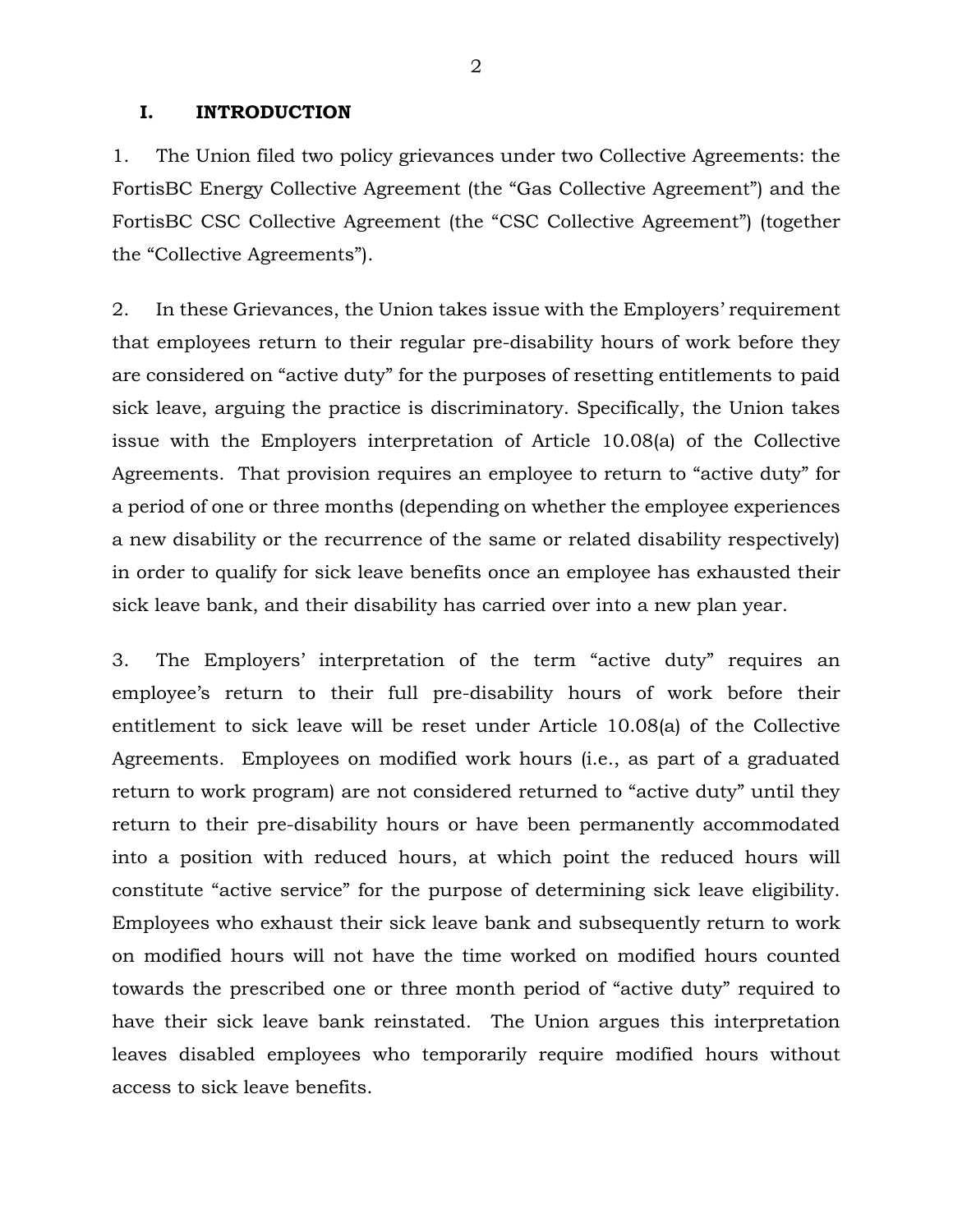4. The parties requested that I wait for decisions rendered by Arbitrators Saunders and Peltz as those decisions may impact my Award. I will address those decisions below.

5. As the facts in this case are not in dispute, the parties agree to have this matter heard by written submissions, which I note were thorough, well-organized and of great assistance in rendering this Award.

# **II. THE COLLECTIVE AGREEMENTS AND HUMAN RIGHTS CODE PROVISIONS**

6. For the purposes of the Grievances, it is most significant that both Collective Agreements include the requirement that employees who have exhausted their sick leave bank must return to "active duty" for a period of one or three months before their sick leave bank entitlement will be reinstated, depending on whether there is a new disability or a recurrence of the same or related disability respectively.

7. Regular full-time and regular part-time employees are eligible for sick leave benefits. Article 10.02 provides for a sick leave bank per plan year of 26 weeks of sick leave benefits under the Gas Collective Agreement, and 15 weeks of sick leave benefits under the CSC Collective Agreement.

8. For reference, Article 10 of the Gas Collective Agreement states, in part:

# **ARTICLE 10 – PAID SICK LEAVE ALLOWANCES**

- 10.01 A regular employee becomes eligible for paid sick leave benefits after accumulating 3 months of service with the company.
- 10.02 Employees who are unable to work as a result of a disability caused by an off-the-job sickness or accident will be eligible to receive the following paid sick leave benefits:
	- **a) Paid Sick Leave Allowance Per Plan Year**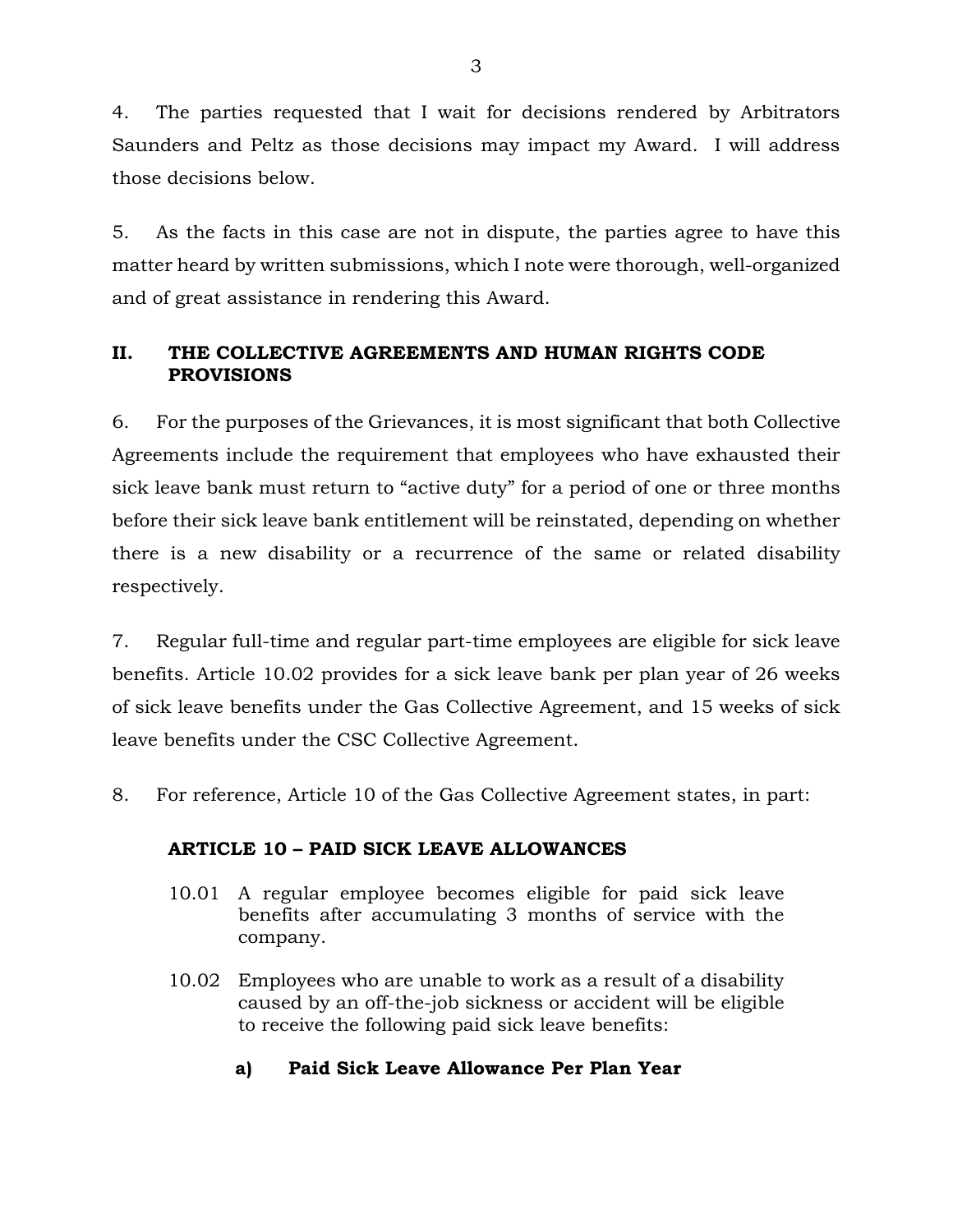| Period of Service with the<br>Company at Previous July 1 | <b>Full Regular</b><br><b>Earnings</b><br>For | Followed By 70% of<br><b>Regular Earnings</b><br>For |
|----------------------------------------------------------|-----------------------------------------------|------------------------------------------------------|
| $3 \text{ mos} - 1 \text{ yr less } 1 \text{ day}$       | 3 weeks                                       | 23 weeks                                             |
| $1 \text{ yr} - 2 \text{ yrs less } 1 \text{ day}$       | 5 weeks                                       | 21 weeks                                             |
| $2$ yrs $-3$ yrs less 1 day                              | 7 weeks                                       | 19 weeks                                             |
| $3 \text{ yrs} - 4 \text{ yrs less } 1 \text{ day}$      | 10 weeks                                      | 16 weeks                                             |
| $4 \text{ yrs} - 5 \text{ yrs less } 1 \text{ day}$      | 13 weeks                                      | 13 weeks                                             |
| $5 \text{ yrs} - 6 \text{ yrs less } 1 \text{ day}$      | 15 weeks                                      | 11 weeks                                             |
| $6 \text{ yrs} - 7 \text{ yrs less } 1 \text{ day}$      | 17 weeks                                      | 9 weeks                                              |
| $7 \text{ yrs} - 8 \text{ yrs less } 1 \text{ day}$      | 19 weeks                                      | 7 weeks                                              |
| $8 \text{ yrs} - 9 \text{ yrs less } 1 \text{ day}$      | 21 weeks                                      | 5 weeks                                              |
| $9 \text{ yrs} - 10 \text{ yrs less } 1 \text{ day}$     | 24 weeks                                      | 2 weeks                                              |
| $10$ yrs – and more                                      | 26 weeks                                      | 0 weeks                                              |

- b) Employees who had less than 3 months service as at the previous July 1st, or who were not employed by the Company at the previous July 1st, will have their period of service determined as the period of time from the date their employment with the Company commenced until the date of their disability.
- 10.03 A plan year is defined as a 12 month period beginning on July 1st, and ending on June 30th.
- 10.04 a) For purposes of the Article "regular earnings" means the daily rate in effect at the date of disability, for the employee's normal job classification, as determined by dividing the employee's normal bi-weekly salary by ten.
- $[...]$
- 10.06 Any unused days of paid sick leave allowance at full regular earnings cannot be carried over from one plan year to the next. If a disability continues into a new plan year, the amount of benefits at full regular earnings for that disability in the new plan year will be the balance of what is left from the previous plan year's full regular earnings entitlement.
- 10.07 Employees may utilize part of the paid sick leave allowance accruing to them under Article 10.02 in the event of injury or illness to a dependent child on the following conditions:
	- a) a maximum of one-half of annual full regular earnings allowance may be used for this purpose; but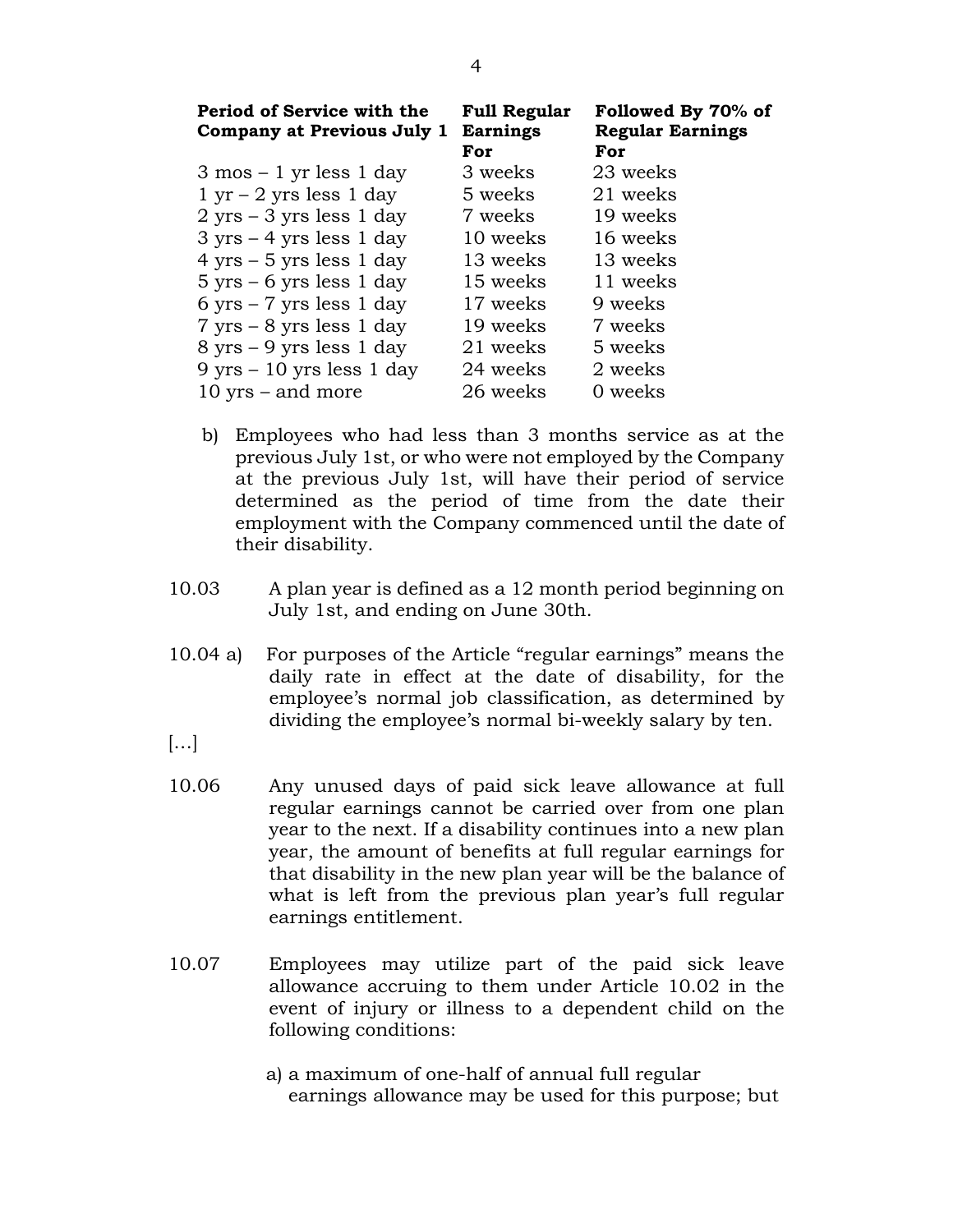- b) no more than a total of 5 days may be used for this purpose in any plan year; and
- c) use of this provision is limited to a maximum of 4 separate occurrences per plan year.
- 10.08 a) If an employee has received 26 weeks of paid sick leave benefits and returns to active duty, the employee will have their entitlement as at the previous July 1st, reinstated after 1 month's service in the case of a new disability, and after 3 months' service in the case of the same or a related disability.
- $\left[\ldots\right]$
- 10.13 b) The Company recognizes its duty to accommodate to the point of undue hardship, employees with medical disabilities. Where it is clear that an employee's absences are related to a recognized disability, the Company will endeavour to work with the employee, the employee's doctor and the Union, in order to accommodate the employee in preference to continually requesting medical certificates pursuant to Article 10.13(a) above. This process does not prejudice the employee, the Company or the Union from implementing other process that are legally available to them.
- 9. Article 10 of the CSC Collective Agreement states, in part:

## **ARTICLE 10 – PAID SICK LEAVE ALLOWANCES**

- 10.01 A regular employee becomes eligible for paid sick leave benefits after accumulating three months of service with the Company.
- 10.02 Employees who are unable to work as a result of a disability caused by an off-the-job sickness or accident will be eligible to receive the following paid sick leave benefits:
	- a) Paid Sick Leave Allowance Per Plan Year

| Period of Service with the                          | Full    | <b>Regular Followed By</b>                         |
|-----------------------------------------------------|---------|----------------------------------------------------|
| Company at Previous July 1                          |         | Earnings For 70% of Regular<br><b>Earnings For</b> |
| $3 \text{ mos} - 1 \text{ yr less } 1 \text{ day}$  | 1 week  | 14 weeks                                           |
| $1 \text{ yr} - 2 \text{ yrs less } 1 \text{ day}$  | 2 weeks | 13 weeks                                           |
| $2 \text{ yrs} - 3 \text{ yrs less } 1 \text{ day}$ | 3 weeks | 12 weeks                                           |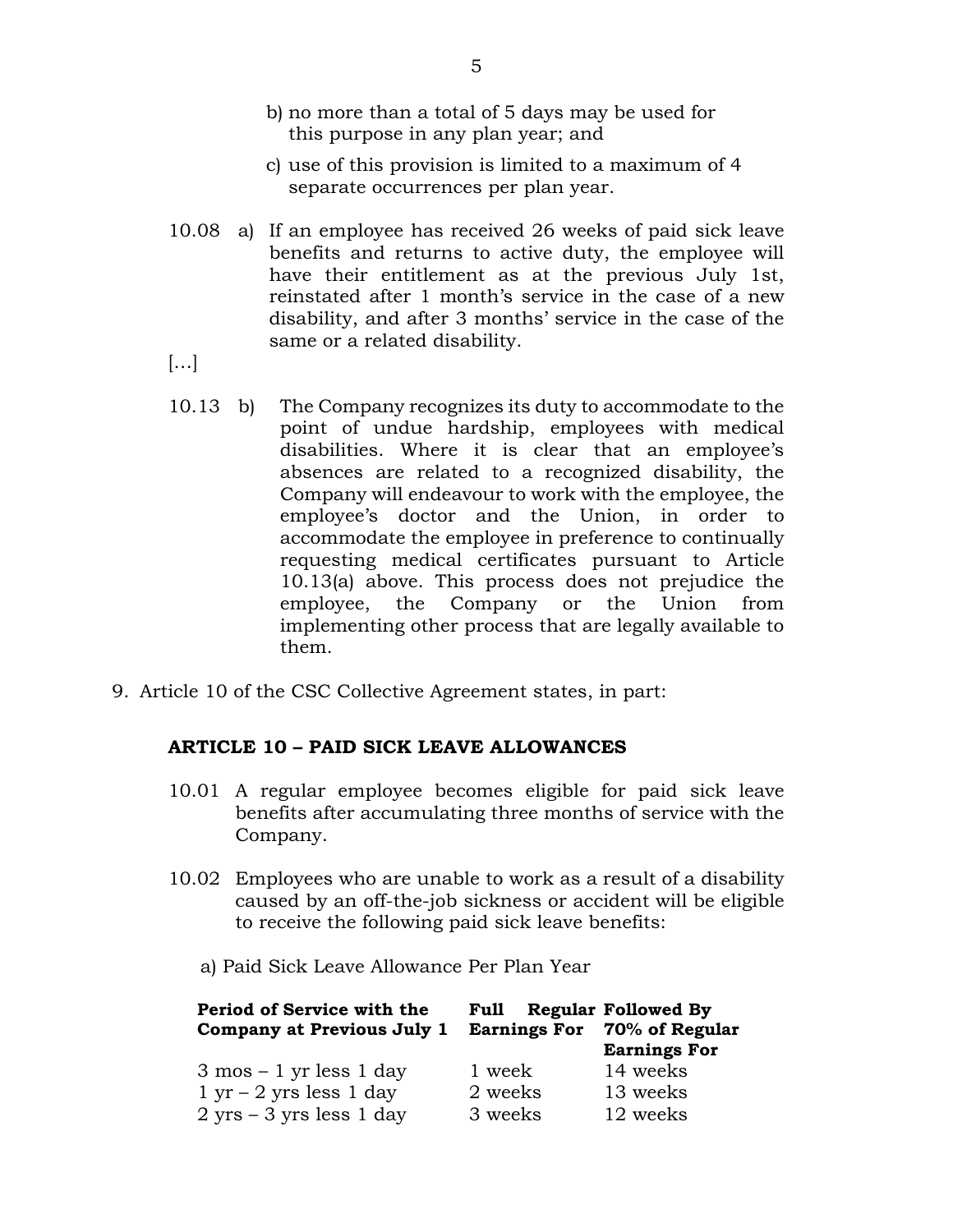| $3 \text{ yrs} - 4 \text{ yrs less } 1 \text{ day}$   | 4 weeks  | 11 weeks |
|-------------------------------------------------------|----------|----------|
| $4 \text{ yrs} - 5 \text{ yrs less } 1 \text{ day}$   | 5 weeks  | 10 weeks |
| $5 \text{ yrs} - 6 \text{ yrs less } 1 \text{ day}$   | 6 weeks  | 9 weeks  |
| $6 \text{ yrs} - 7 \text{ yrs less } 1 \text{ day}$   | 7 weeks  | 8 weeks  |
| $7 \text{ yrs} - 8 \text{ yrs less } 1 \text{ day}$   | 8 weeks  | 7 weeks  |
| $8 \text{ yrs} - 9 \text{ yrs less } 1 \text{ day}$   | 9 weeks  | 6 weeks  |
| $9 \text{ yrs} - 10 \text{ yrs less } 1 \text{ day}$  | 10 weeks | 5 weeks  |
| $10 \text{ yrs} - 11 \text{ yrs less } 1 \text{ day}$ | 11 weeks | 4 weeks  |
| $11 \text{ yrs} - 12 \text{ yrs less } 1 \text{ day}$ | 12 weeks | 3 weeks  |
| $12 \text{ yrs} - 13 \text{ yrs less } 1 \text{ day}$ | 13 weeks | 2 weeks  |
| $13 \text{ yrs} - 14 \text{ yrs less } 1 \text{ day}$ | 14 weeks | 1 week   |
| 14 yrs or more                                        | 15 weeks | $\Omega$ |

- b) Employees who had less than three months service as at the previous July 1st, or who were not employed by the Company at the previous July 1st, will have their period of service determined as the period of time from the date their employment with the Company commenced until the date of their disability.
- 10.03 A plan year is defined as a 12-month period beginning on July 1st, and ending on June 30th.
- 10.04 For the purposes of the Article "regular earnings" means the daily rate in effect at the date of disability, for the employee's normal job classification, as determined by dividing the employee's normal b-weekly salary by ten.
- $\left[\ldots\right]$
- 10.06 Any unused days of paid sick leave allowance at full regular earnings cannot be carried over from one plan year to the next. If a disability continues into a new plan year, the amount of benefits at full regular earnings for that disability in the new plan year will be the balance of what is left from the previous plan year's full regular earnings entitlement.
- 10.07 Employees may utilize part of the paid sick leave allowance accruing to them under Article 10.02 in the event of injury or illness to a dependent child on the following conditions:
	- a) a maximum of one-half of annual full regular earnings allowance may be used for this purpose; but
	- b) no more than a total of five days may be used for this purpose in any plan year; and
	- c) use of this provision is limited to a maximum of four separate occurrences per plan year; and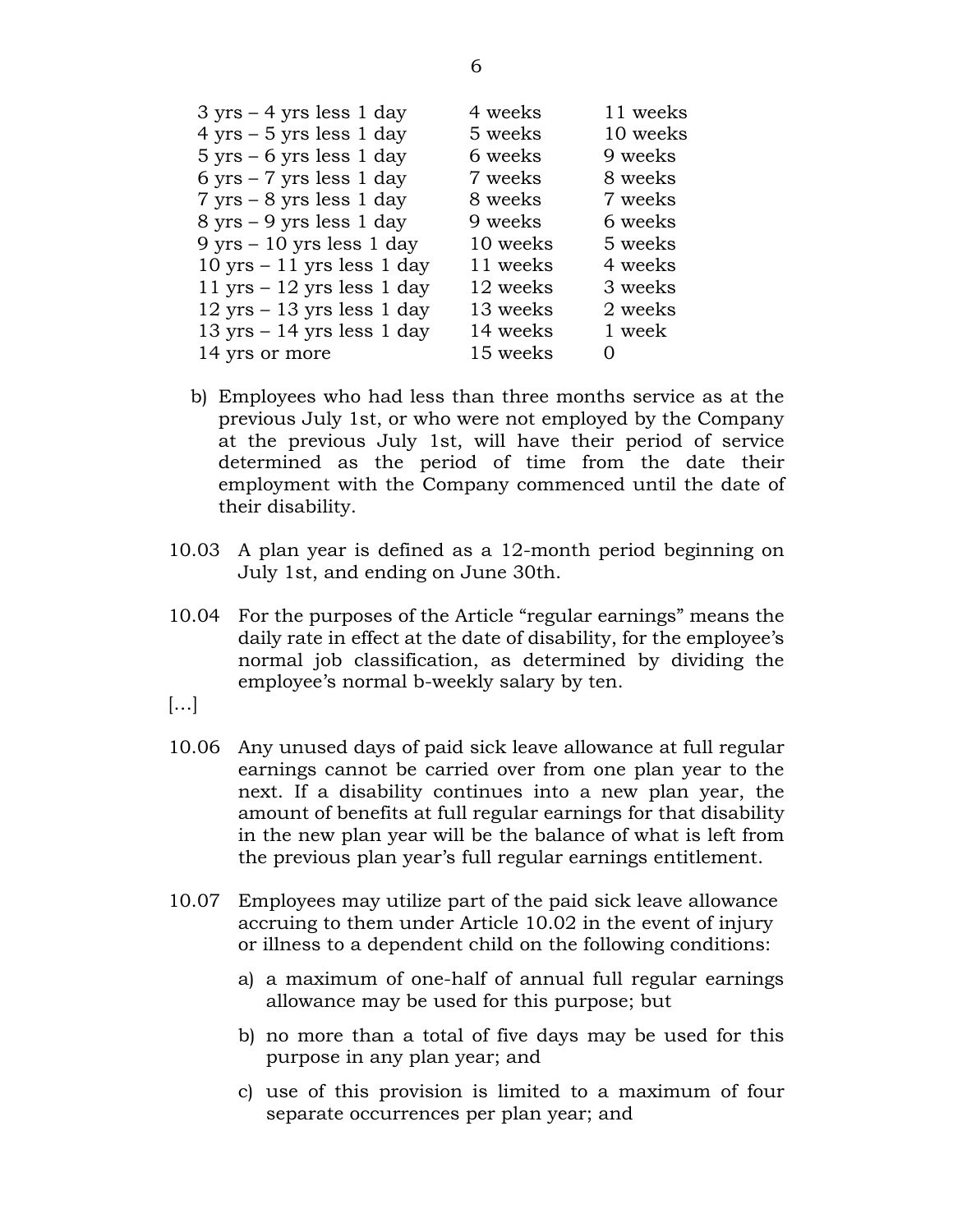- d) no more than two days may be taken for each occurrence.
- 10.08 a) If an employee has received 15 weeks of paid sick leave benefits and returns to active duty, the employee will have their entitlement as at the previous July 1st, reinstated after one month's service in the case of a new disability, and after three months' service in the case of the same or a related disability.
- […]
- 10.13 b) The Company recognizes its duty to accommodate to the point of undue hardship, employees with medical disabilities. Where it is clear than an employee's absences are related to a recognized disability, the Company will endeavour to work with the employee, the employee's doctor and the union, in order to accommodate the employee in preference to continually requesting medical certificates pursuant to clause 'a' above. This process does not prejudice the employee, the Company or the union from implementing other process that are legally available to them.

For reference, Article 21.04 of the Gas Collective Agreement is as follows:

# **21.04 LONG TERM DISABILITY**

- a) Eligibility is defined in the MoveUP benefits summary below.
- b) Coverage for regular employees will be effective their date of hire or transfer. Employees are required to satisfy the 26 week qualifying period (short term disability) prior to receiving benefits under Long Term Disability.
- […]
- 10. For reference, Article 24.01 of the CSC Collective Agreement is as follows:

## **21.04 Long Term Disability**

(a) The Company pays the full cost of the premium for a Long Term Disability Plan. The Plan provides a benefit to eligible employees at the rate of 70% of normal regular monthly earnings (to a maximum benefit of \$4,000 per month) while sick or disabled. Benefits commence to eligible employees in the 16th week of continuous disability.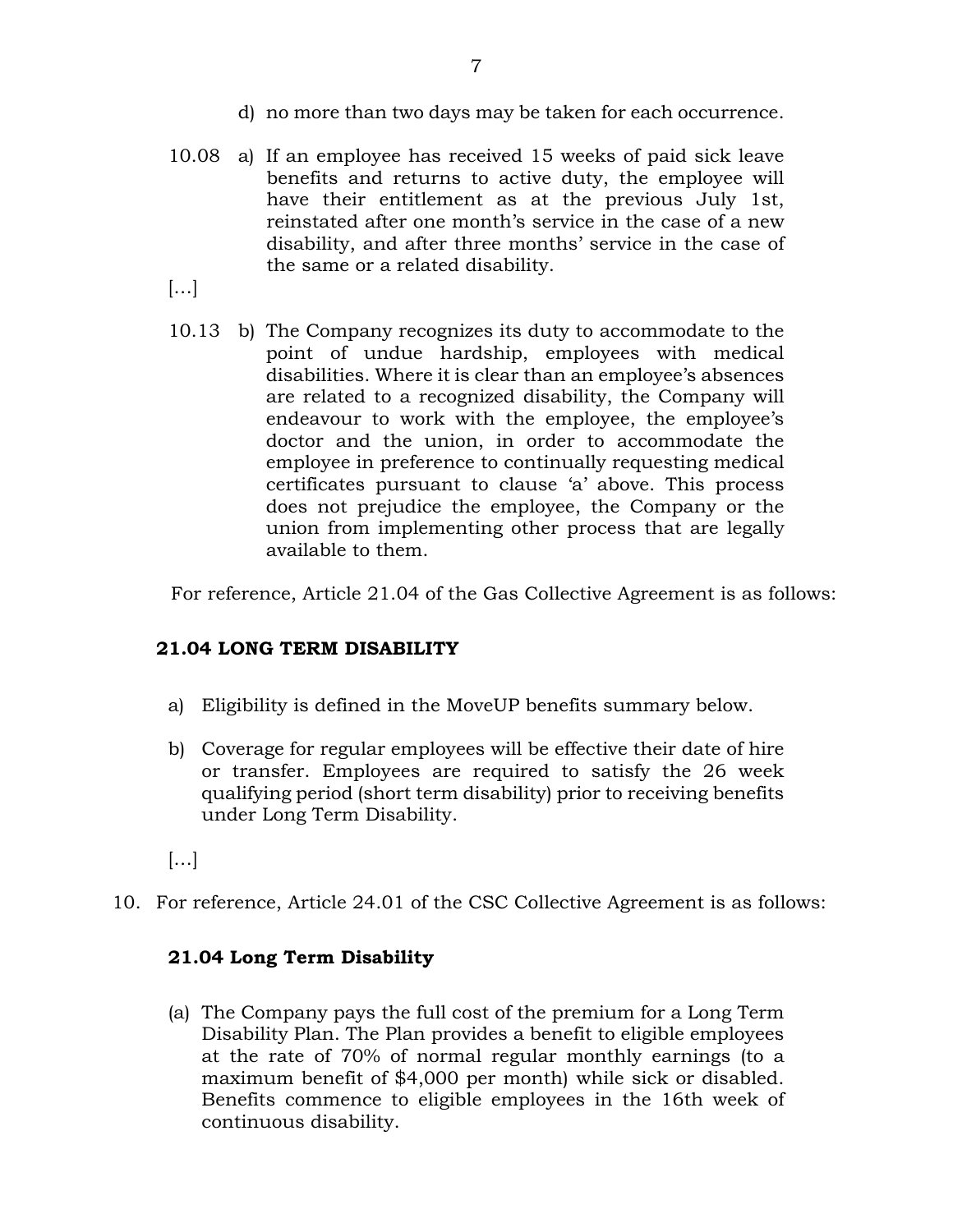(b) Coverage for regular employees will be effective on the first day of the month immediately following 3 months of continuous service.

11. The parties referred to the following provisions of the British Columbia *Human Rights Code,* RSBC 1996, c. 210 (the "*Code*") in the course of their submissions.

Discrimination in Employment

- 13(1) A person must not
	- $\left[\ldots\right]$ 
		- (b) discriminate against a person regarding employment or any term or condition of employment because of […] physical or mental disability. […]
		- […]
	- (3) Subsection (1) does not apply
		- […]
		- (b) as it relates to marital status, physical or mental disability, sex or age, to the operation of a bona fide retirement, superannuation or pension plan or to a bona fide group or employee insurance plan, whether or not the plan is the subject of a contract of insurance between an insurer and an employer.

## **III. DECISIONS OF ARBITRATORS SAUNDERS AND PELTZ AND SUPPLEMENTARY SUBMISSIONS**

## **(i) Fortis Energy Inc. and FortisBC Inc. (Customer Service Centres) and MoveUp – Canadian Office Professional Employees' Union, Local 378 (Annual Vacation and Sick Leave Entitlement)**

12. In *Fortis Energy Inc. and FortisBC Inc (Customer Service Centres) and MoveUp – Canadian Office Professional Employees' Union, Local 378 (Annual Vacation and Sick Leave Entitlement)*, October 21, 2012 (unpublished) (the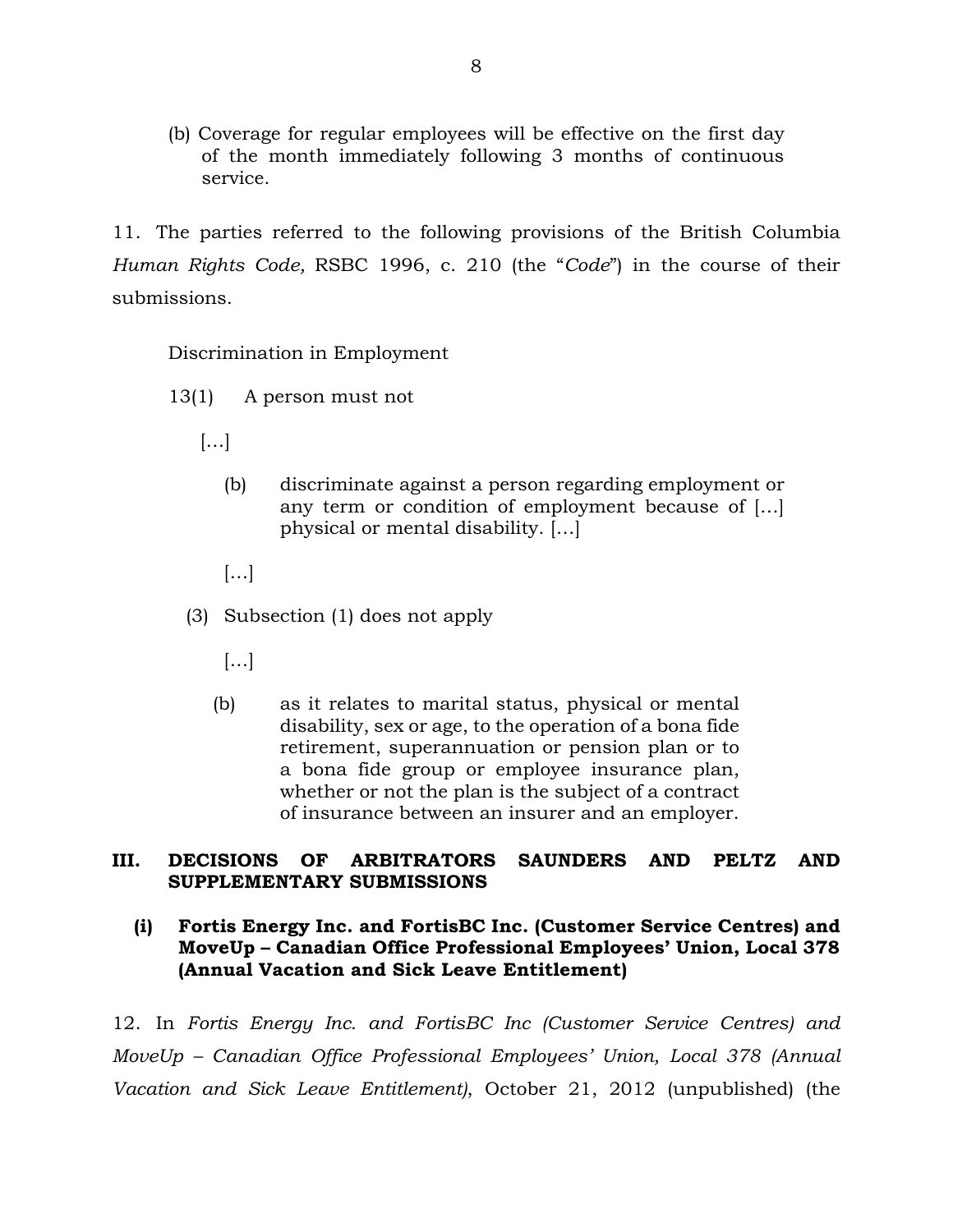"*Saunders Award*"), Arbitrator Saunders described the issue for determination as follows at paragraph 89 of the decision:

> The issue for determination is whether the parties mutually intended that service for part-time employees (including periods of part-time employment) be calculated based on a calendar period of employment, or the Employer's method of calculating an accredited service date.

13. The Union filed a submission on November 8, 2021 respecting the application of that decision to this matter. The Union pointed to paragraphs 96, 98, 100, 104, 119 of that decision respecting the issue of whether service following a return from sick leave was based on status or work. Specifically, the Union points to paragraph 96 of that decision which reads:

> I find that on the plain meaning of the preceding two articles, read together, and in conjunction with the entirety of the Collective Agreement it is vacation and sick leave entitlements that are prorated. It is only those "entitlements" that are subject to pro-ration based on time worked, not service which is defined by Article 4.06. Article 4.06 unambiguously dictates that service for purposes of the Collective Agreement "shall be established on the basis of employment with the Company." Reading these provisions in context and with the extrinsic evidence, I conclude that the disputed language does not admit ambiguity. I do not find that it is the parties' mutual intention that service as defined in Article 4.06 is to be prorated.

14. The Union also points to paragraph 118 of that decision which reads:

I will briefly address the parties' submissions regarding *CustomerWorks*. One of the issues in dispute concerned the refresh of sick leave benefits under Article 10.08. I find the award turned on the meaning of "returns to active duty," not on the definition of service. Arbitrator Greatbatch offered her view of the meaning of service under Article 4.06. However, it appears the issue at hand—namely, the distinction between hours worked and time lapsed since the "date last employed" was neither argued nor specifically considered.

15. In its November 8, 2021 supplementary submission, the Union writes: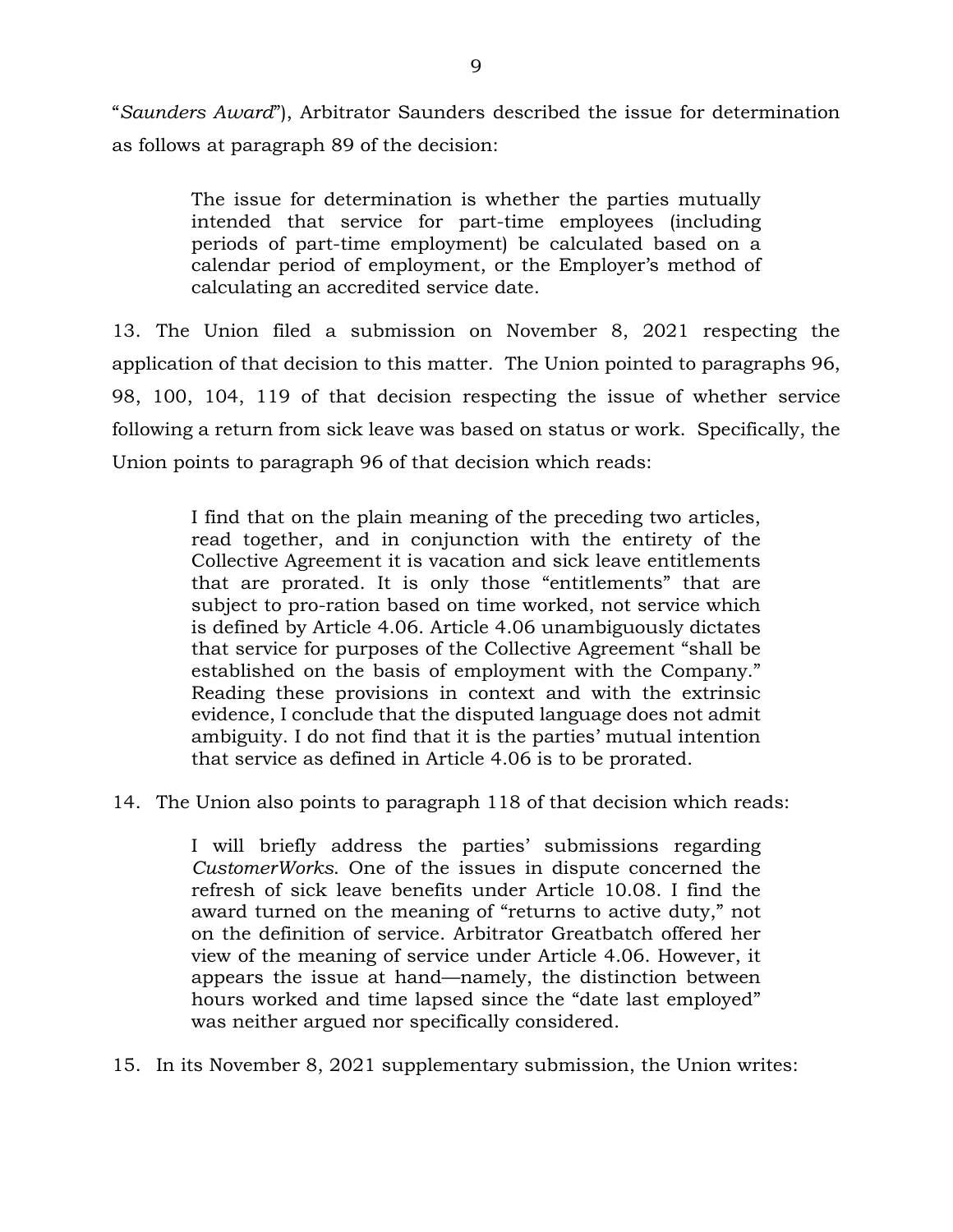You will recall that the provision in question requires a return to "active duty" and one or three months' "service". Arbitrator Saunders' finding is essentially that Arbitrator Greatbach's findings focussed on the meaning of "active duty" and any implications drawn from her comments regarding "service" would be *obiter.*

16. On November 21, 2021, the Employer provided a supplementary submission. In that submission, the Employer submitted that the issue in dispute before me was different than the issue in dispute before Arbitrator Saunders. In its supplementary submission, the Employer writes:

> As is evident from Arbitrator Saunders' decision, the matter before him related to the proportion of sick leave benefits to be paid at 100% vs. 70% of regular earnings for part-time employees, with the issue in dispute being whether service is calculated based on period of employment since the date last employed, or based on full-time hours such that it can be reduced proportionately for part-time work. He determined that service is based on period of employment. As the same time, he determined that the Union is estopped from enforcing that interpretation of service in light of its representations to the Employer's longstanding practice of calculating service based on time worked, until the conclusion of bargaining for the renewal of the parties' Collective Agreement in order to restore the Employer's lost opportunity to bargain different or clarifying language, and address consequential monetary impacts in the bargaining process. Arbitrator Saunders expressly distinguished service from the requirement to "return to active duty" which was interpreted in *CustomerWorks Inc.* and *OPEIU, Local 378 (Shokar), Re* (2003), 73 C.L.A.S. 288. The requirement to "return to active duty" prior to the reinstatement of sick leave benefits was not before Arbitrator Saunders.

### **(ii) Okanagan College and Okanagan College Faculty Association and the Attorney General of British Columbia (Mandatory Retirement Grievance**

17. In *Okanagan College and Okanagan College Faculty Association and the Attorney General of British Columbia (Mandatory Retirement Grievance)*, November 8, 2021, (unpublished)(the "*Peltz Award*"), Arbitrator Peltz was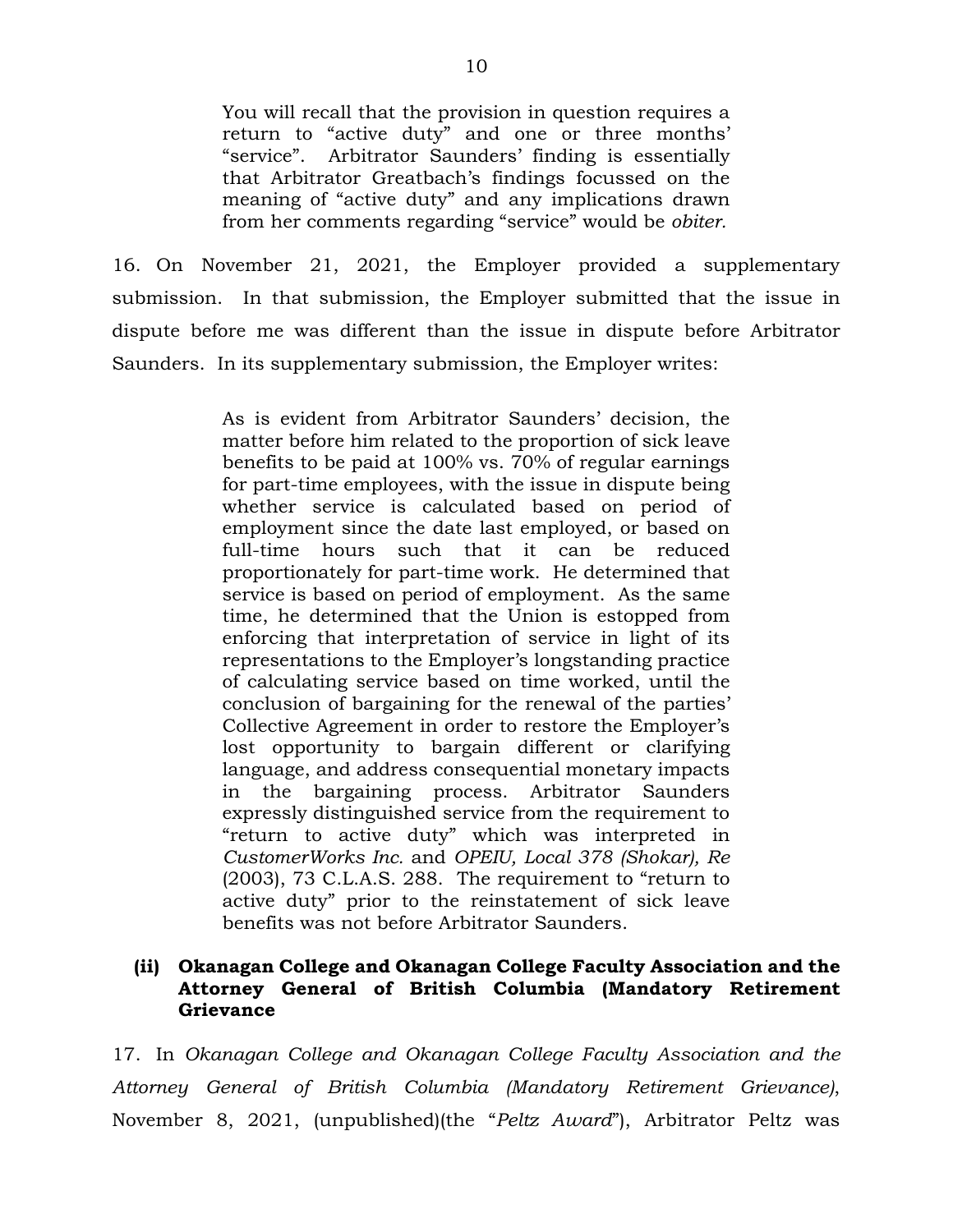expected to issue a decision respecting the constitutionality of Article 13(3)(b) of the *Code*. That decision deals with whether the Collective Agreement requires benefits to be provided to employees who work past the age of 65. The issue of the constitutionality of the *Code* was bifurcated and a decision on that will be heard at a later date.

18. The Union takes the position that if I find that s.13(3)(b) of the *Code* is relevant to this matter, I ought to wait to hear the outcome of the constitutionality question before Arbitrator Peltz.

19. For reasons described below, I determine that I need not wait for that decision.

## **IV. BACKGROUND**

## **(i) The Administration of Sick Leave Benefits**

20. As set out in Article 10.03 of the Collective Agreements, a plan year is defined as "a 12-month period beginning on July 1<sup>st</sup> and ending on June 30<sup>th</sup>". Employees' sick leave banks are accordingly provided at the beginning of the plan year for employees to draw from throughout the plan year as needed. Once an employee exhausts their sick leave bank, it is not replenished until July 1st of the following year. In other words, there is no replenishment of the sick leave bank during the same plan year once the benefit has been exhausted.

21. Unused days of the sick leave benefits bank in one plan year cannot be carried over to the next plan year, except where a disability continues into a new plan year. In that scenario, the sick leave benefit entitlement in the new plan year for that disability is the balance of what is left from the previous year's sick leave bank. Once an employee exhausts their sick leave bank, they must return to work for the prescribed period of "active duty" before their sick leave bank is replenished. As noted, it is the Employer's exclusion of modified work hours from its calculation of "active duty" that is at issue in the Grievances.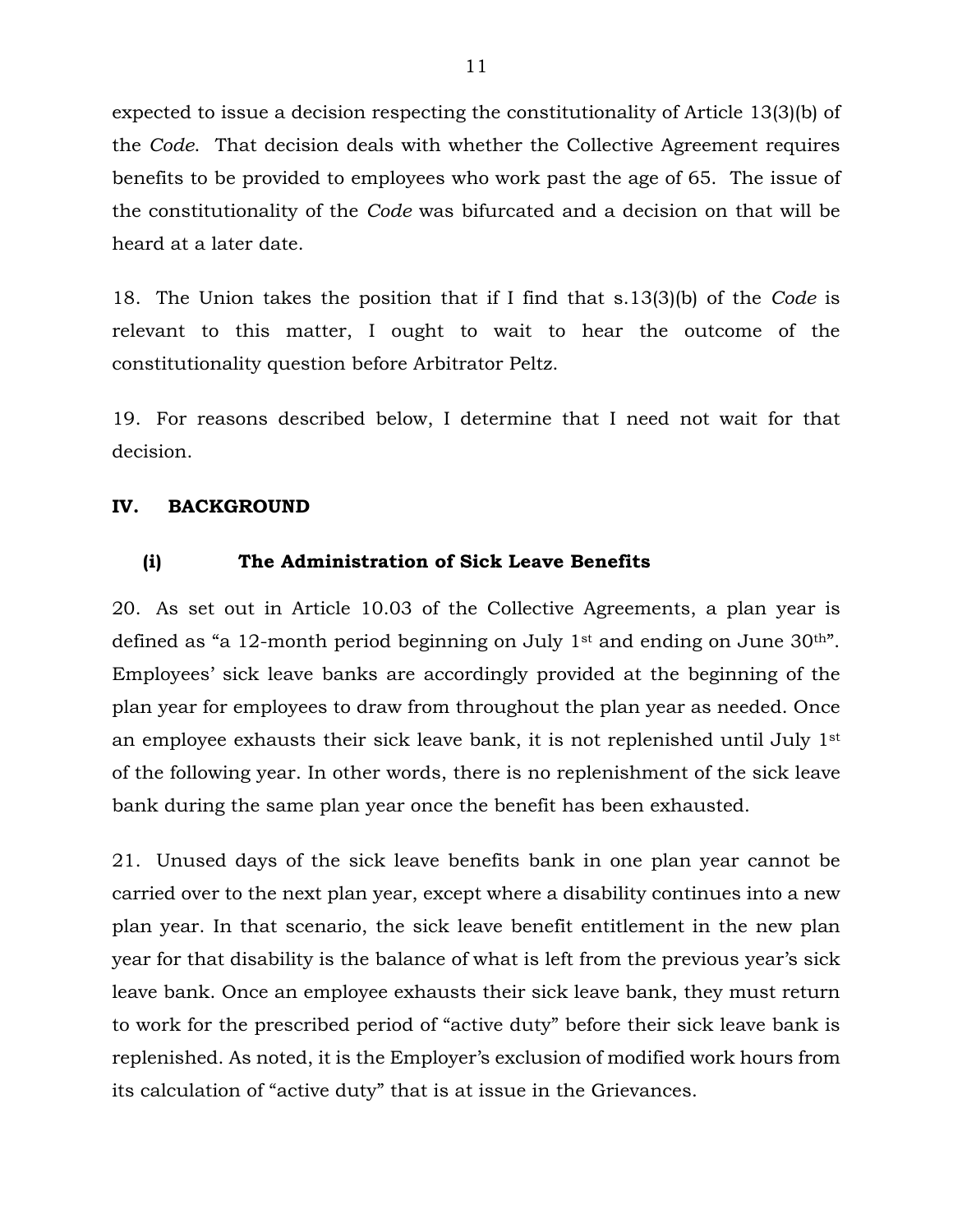### **(ii) The Interplay Between Sick Leave and LTD Benefits**

22. An employee who has exhausted their sick leave bank and remains unable to work may apply for long-term disability (LTD) benefits. Whether or not the employee qualifies for LTD benefits depends, of course, on whether they meet the requisite eligibility thresholds as set out in the plan.

23. Under the Gas Collective Agreement, employees may choose one of four LTD coverage options. Depending on which LTD plan an employee chooses, the employee will be entitled to LTD benefits providing either 60% or 70% of their pre-disability earnings for the duration of their LTD claim. Pursuant to Article 21.04(b) of the Gas Collective Agreement, employees must complete a 26-week qualification period before applying for LTD benefits. However, to qualify for LTD under the CSC Collective Agreement, employees must complete a 15-week qualification period. CSC employees do not have a choice of LTD benefit plans, and all CSC employees in receipt of LTD benefits are entitled to 70% of their regular earnings for the duration of their LTD claim.

24. Under the Disability Management portion of the LTD plans, if an employee takes up rehabilitative employment as part of an approved Disability Management return to work program, the LTD benefit is reduced. An employee who returns to work on modified hours while in receipt of LTD is paid by the Employers for the hours of work they perform, and by the LTD carrier for any non-working hours in accordance with the terms of the specific LTD plan. This includes payment for any sick days the employee takes regardless of whether the sickness is related to the illness for which the LTD claim was approved.

25. There are both direct offset and indirect offset provisions under each of the LTD plan. These set out that an employee performing work for the Employers, but who is working less than their pre-disability hours, may earn up to 85% of their pre-disability income without incurring any corresponding offset to their LTD benefits.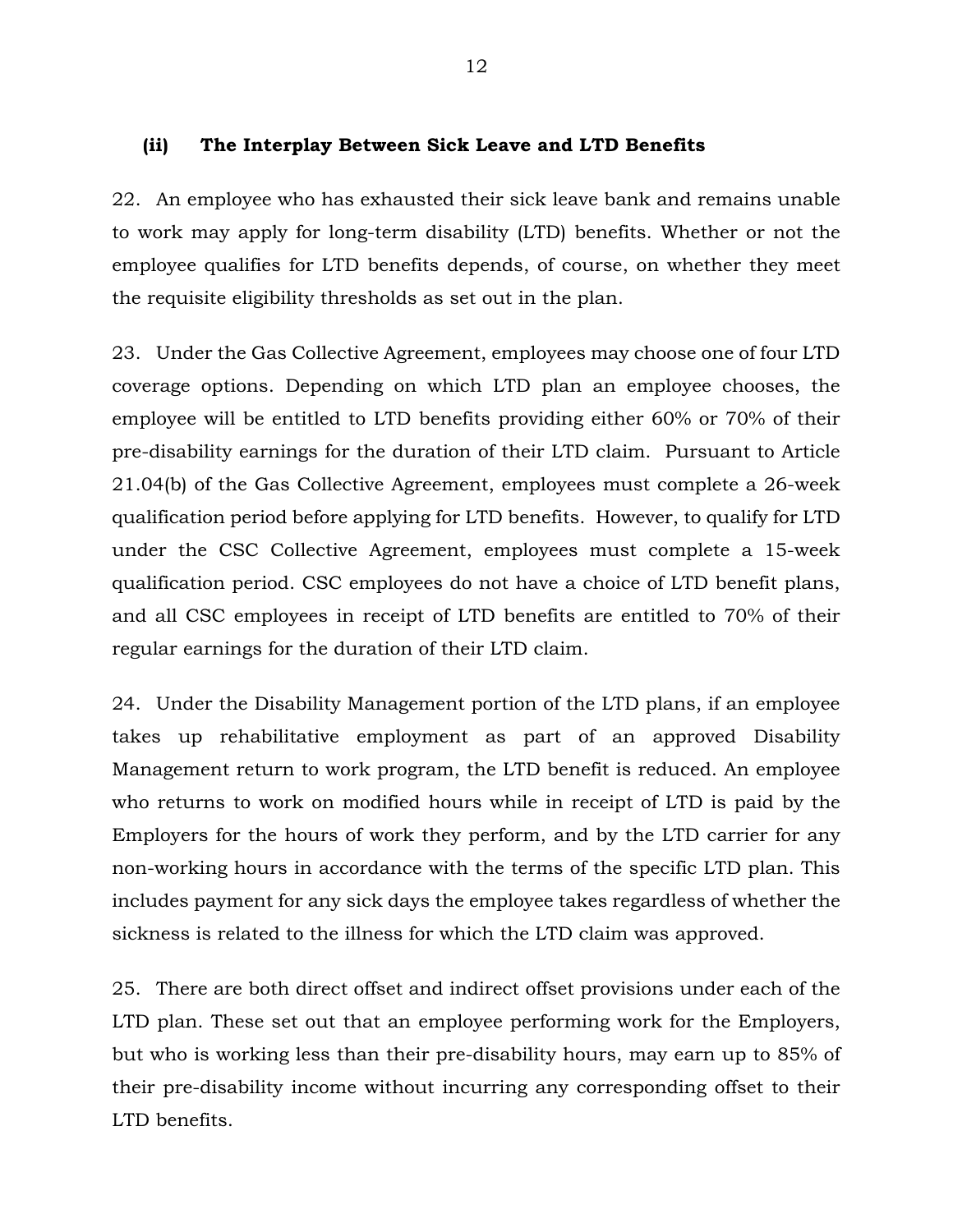## **(iii) The Historical Interpretation of "Active Duty"**

26. The Employers' interpretation of "active duty" that requires an employee to return to their pre-disability hours of work is consistent with the Arbitrator Greatbach's conclusion in *Customerworks Inc. and OPEIU, supra* ("*Customerworks*"), a decision involving the parties' predecessors and consideration of almost identical language to that considered in the present case. In that case, Arbitrator Greatbatch concludes as follows at paragraph 108:

[...] When looking at the purpose of the clause and its practical application, I am persuaded by the Employer's submission that the term "return to active duty" must be interpreted in conjunction with the remainder of the article, which requires the employee to have been back at work for a period of one to three months before their sick leave bank is reinstated. This requirement leads me to conclude that the intent of the authors of the language was that an employee must be not be disabled for three months by the condition that caused her to be off work in the first place, before the employee qualifies to have her sick leave entitlement for that plan year reinstated.

27. In *Customerworks, supra*, the Union alleged the employer had violated the Collective Agreement by not paying the grievor sick leave benefits for the portion of the working day that she was unable to work due to her disability, and its failure to reinstate the grievor's sick leave benefits. The Employer took the position that the Grievor did not requalify for sick leave benefits because she had not yet returned to her pre-disability hours. The Union argued the grievor was entitled to have her sick leave bank reinstated because she was engaged in "active duty" during most of the period by virtue of being at work, and that an employee is eligible for reinstatement of sick leave benefits while working in their position for any number of hours.

28. Finding the grievor was ineligible for reinstatement of her sick leave bank, Arbitrator Greatbatch found in *Customerworks, supra*, that "active duty…means that an employee who has used all 15 weeks of sick leave must return to their pre-illness position, including their regular hours of work, before they are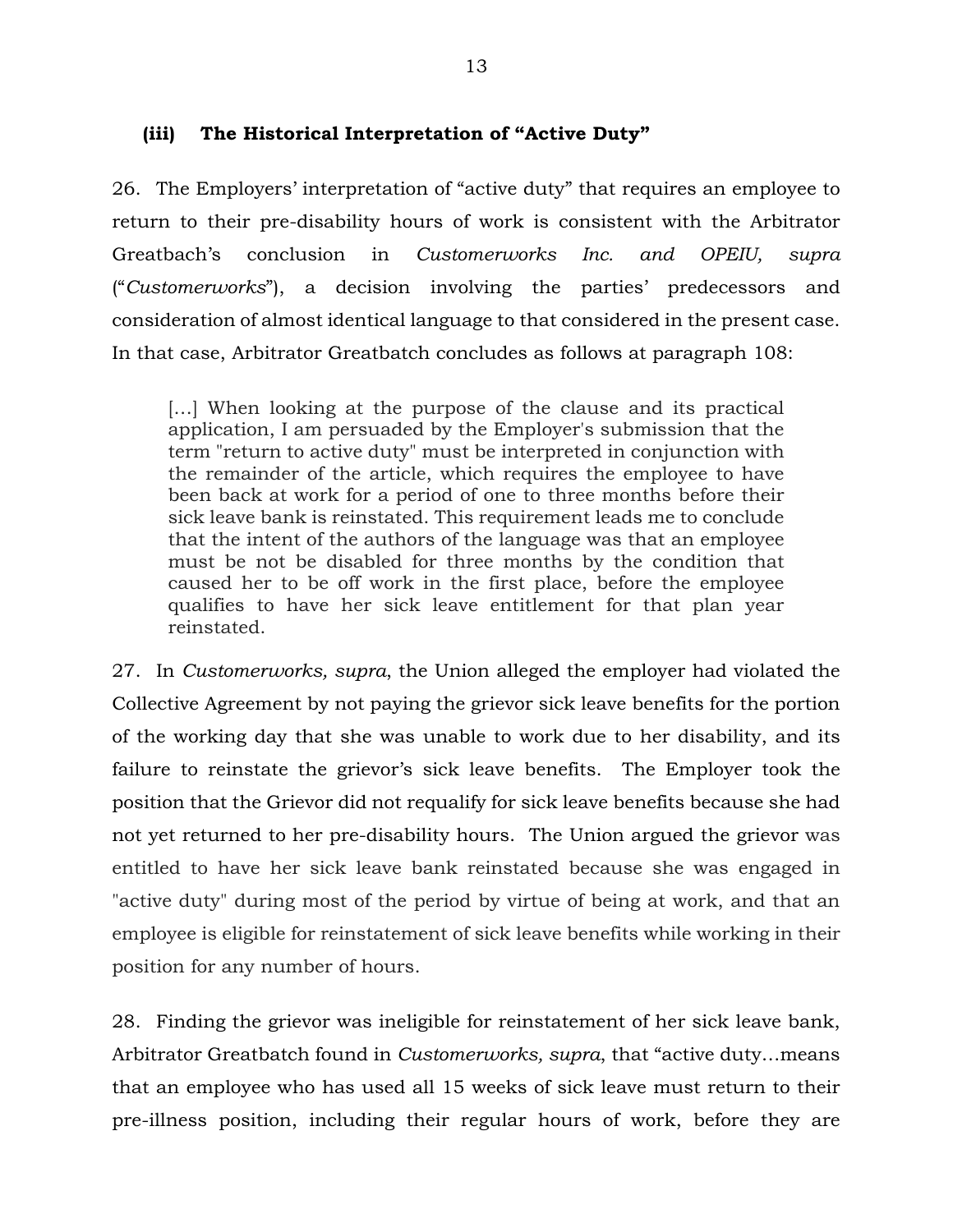entitled to have their sick leave bank reinstated for the remainder of the plan year". The Employers have been applying this interpretation since at least the time of the *Customerworks, supra* decision.

#### **V. POSITIONS OF THE PARTIES**

### **(i) The Union**

29. The Union argues that the requirement that employees who have exhausted their sick leave bank return to their regular hours prior to having their entitlement to sick leave benefits reinstated contravenes Section 13(1) of the *Code*, which prohibits discrimination on the basis of disability. The Union seeks a declaration that the Employers' practice contravenes the *Code* and compensation for any Union members affected by the Employers' impugned practice.

30. The extent to which the Employers' interpretation of "active duty" impacts an employee, the Union observes, depends on whether the employee is on an approved LTD claim or not. According to the Union, employees working modified hours while on an approved LTD claim are unable to use their sick bank to top up their earnings to 85% of their pre-disability income if they exhausted their sick leave benefits in the previous year. Employees working modified hours who are not in receipt of LTD benefits do not have access to paid sick leave until they return to their full hours of work or are permanently accommodated in a position with fewer hours, at which point they may start to accrue "active duty" for the purposes of determining eligibility for sick leave.

31. While the Union acknowledges the term "active duty" in the Collective Agreements was interpreted in *Customerworks, supra*, specifically as requiring a return to full hours in order to reinstate sick leave entitlement, it stresses the Union in that case did not argue this interpretation was discriminatory as is argued in the present case. The Union also submits that in the *Saunders Award, supra*, the finding was "essentially that Arbitrators Greatbach's findings focussed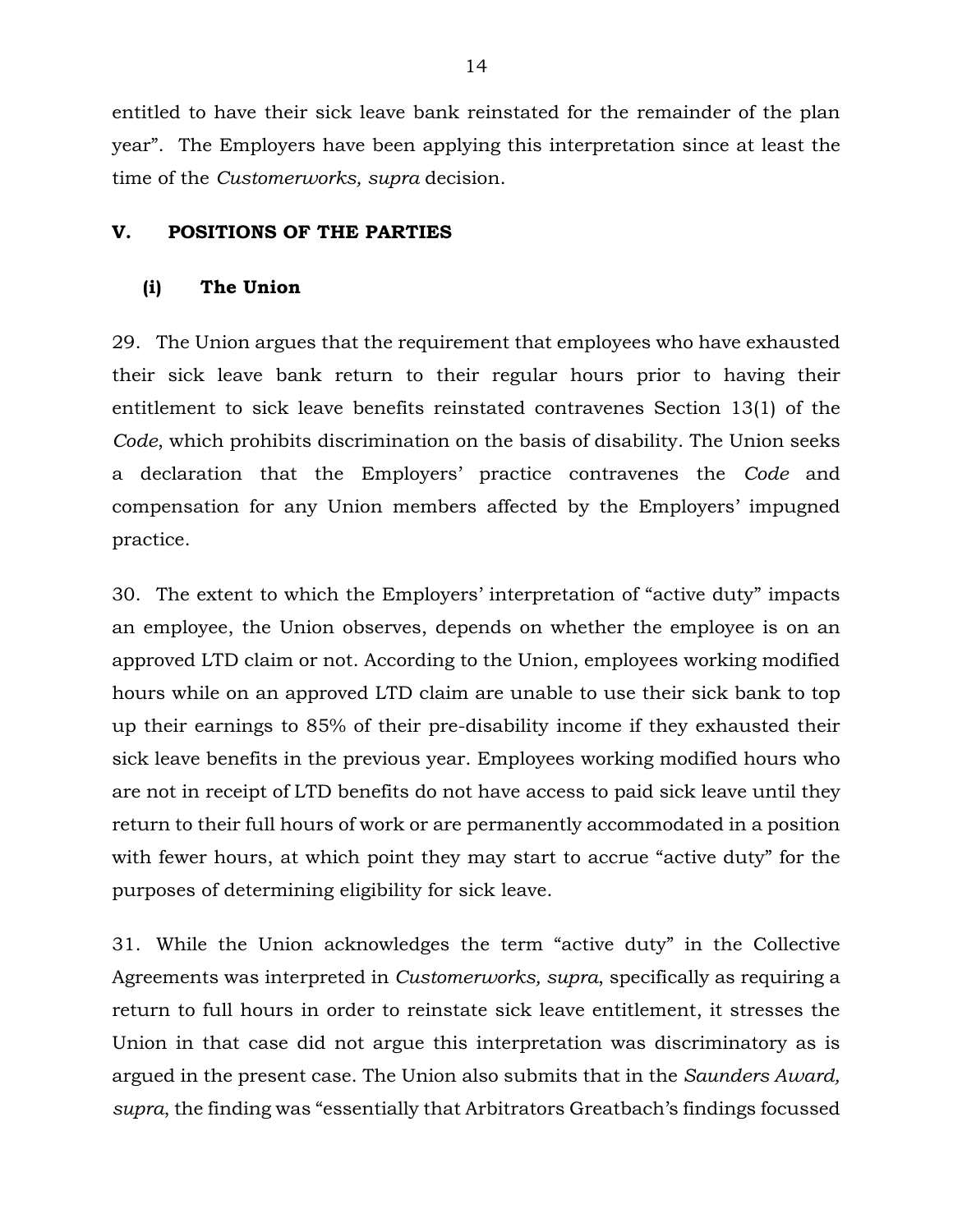on the meaning of "active duty" and any implications regarding "service" from that decision would be obiter."

32. The Union's position is that, when a human rights analysis is applied to the language, it is clear it has established a *prima facie* case of discrimination in respect of the Employers' practice of excluding employees on modified hours from accumulating service for the purpose of requalifying for sick leave benefits. In the Union's submission, the Employers have failed to discharge their requisite burden to prove that their conduct is justified.

33. The Union asserts it does not matter if sick leave benefits are status-based benefits (i.e. tied to a worker's status as an employee) or work-based benefits (i.e. tied to the work performed by the employee). Employees who return to work, performing at least 18.75 hours of work per week but less than their predisability hours of work, are both performing work for the Employer and maintaining their status as employees. As such, the Union argues these employees are entitled to the same treatment as all other employees.

34. The Union takes issue with the Employers' position that Section 13(3)(b) of the *Code* provides a full defense in this case. The Union says that it does not. In taking this position, the Union disputes that sick leave benefits are just a shortterm disability provision that works hand-in-hand with the LTD plan. The Union does not agree that the parties negotiated sick leave benefits and LTD benefits as a "package" where elements within that package were "traded-off" against each other. The Union denies these two distinct benefits together form a "comprehensive disability scheme".

35. According to the Union, sick leave benefits have a much broader purpose than mere income replacement for short-term disabilities. In the Union's submission, sick leave benefits provide income replacement for any non workrelated illness or injury that renders an employee unable to attend work. Further, the Union argues, while sick leave benefits may be exhausted by a single illness or disability that turns into a long-term disability, they may also provide income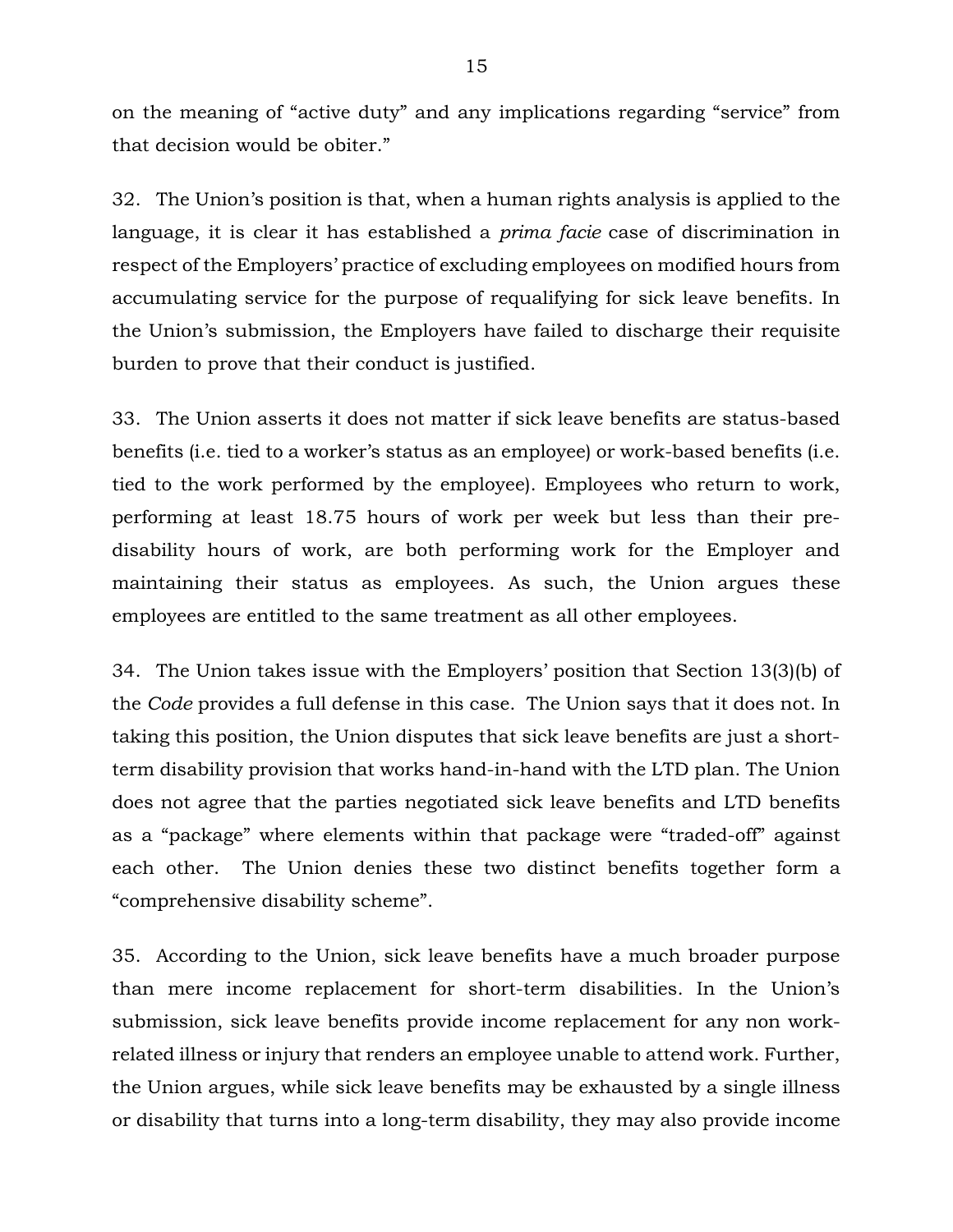replacement where an employee suffers from the flu, and recovers, then undergoes minor surgery, then recovers, then suffers from a migraine, and recovers, etc.

36. The Union accordingly submits that the Employer's vision of sick leave benefits as merging seamlessly into LTD benefits is too rigid a conception of illness and injury. In the alternative, the Union notes the constitutionality of Section 13(3)(b) of the *Code* is currently being challenged in a different proceeding and takes the position that, as such, any decision in this case ought to be postponed until a determination has been made about its constitutionality if that provision of the *Code* bears any relevance.

37. The Union further takes issue with the Employers' arguments attempting to justify its impugned conduct, noting that intention to discriminate is not relevant, nor are any other considerations at the *prima facie* stage of analysis.

38. The Union also disagrees that reinstatement of sick leave benefits is a workbased benefit. The Union notes there is no dispute that the amount of sick leave benefits which employees are entitled to is based on their length of service and that length of service means the time an employee has held the status of employee. It submits it would be inconsistent to find the reinstatement of these same benefits is based on work, arguing such a "piecemeal" approach is inconsistent with arbitral law. The Union further points to the definition of parttime employee in the Collective Agreement, as an employee who is normally scheduled for 18.75 hours of work, as a further indicator that sick leave benefits, for which part-time employees are eligible based on their status, are a statusbased benefit. Regardless of whether sick leave benefits are status-based or work-based, the Union states, the Employer's interpretation of "active duty" is discriminatory.

39. The Union disputes the Employers' assertion that "the 26 or 15 weeks of sick leave bank are prorated for part-time employees pursuant to Article 19.02" when a part-time employee moves into a full-time position, noting there is an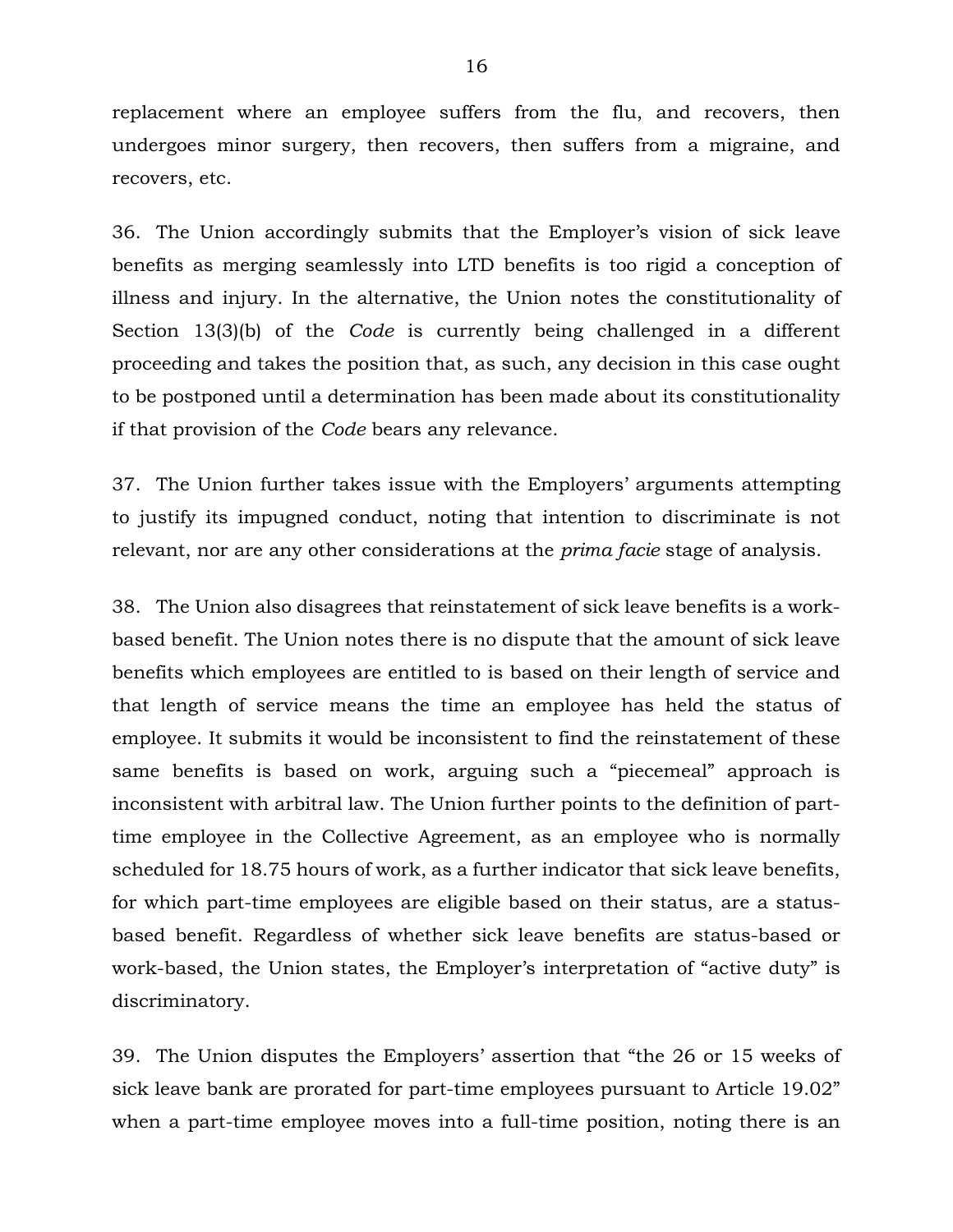outstanding grievance on this issue. The Union requests that, if this Arbitrator determines that the factual issue of whether the CSC Collective Agreement provides for the proration of sick leave entitlement for part-time employees is necessary for the determination of this grievance, this decision be deferred until after the release of an arbitration decision expected on this issue. The Union refutes the Employers' contention that Article 10.08 was a trade-off to the benefit in Article 10.06, and points to the absence of supporting extrinsic evidence.

40. Finally, the Union notes the absence of extrinsic evidence to support the Employers' claim that employees do receive a top up of LTD benefits with sick benefits. The Union states that no employee has raised the issue and as such, the Union is unaware how far back any alleged practice extends. In any event, the Union submits, any alleged practice was likely the effect of the discriminatory provision at issue. Furthermore, the Union contends that arbitrators have consistently held that employees are entitled to continue taking sick leave benefits after becoming eligible for LTD, and that there is "no hard and fast line between sick leave benefit entitlement and LTD entitlement".

41. The Union relies on the following authorities in support of its position: *Customerworks Inc. and OPEIU, Local 378* (Shokar), Re (2003), 73 CLAS 288 (Greatbatch); *Vancouver (City) v. Canadian Union of Public Employees, Local 15*  (Vacation Prorating Grievance), [2018] B.C.C.A.A.A. No. 112 (McPhillips); *Burnaby (City) v. Canadian Union of Public Employees, Local 23* (Vacation Pro-Rating Grievance), [2015] B.C.C.A.A.A. No. 136 (Hall); *Battlefords and District Coop v. Gibbs*, [1996] 3 S.C.R., 566 (SCC)(Lamer, C.J.); *CULE and PSAC (Urrutia), Re*, 2015 256 L.A.C. (4th) 377 (Lynk); *Nelson v. Bodwell High School*, [2016] B.C.H.R.T.D No. 75 (BCHRT)(McCreary); *Building Service Workers' Union, Local 220 v. Sarnia General Hospital*, (1972) 24 L.A.C. 181 (Shime); *Northern Electric Co. v. U.A.W., Local 1530*, (1974), 6 L.A.C. (2d) 181 (Johnston); *Sifto Canada Corp. v. C.E.P., Local 16-0*, (2010) 198 L.A.C. (4th) 325 (Surdykowski); *Brooks v. Canada Safeway Ltd.* [1989] 1 S.C.R. 1219(SCC)(Dickson, C.J.); *Rouge Valley Health System and ONA (Ng), Re,* (2014) 119 C.L.A.S. 87(Trachuk); *Health*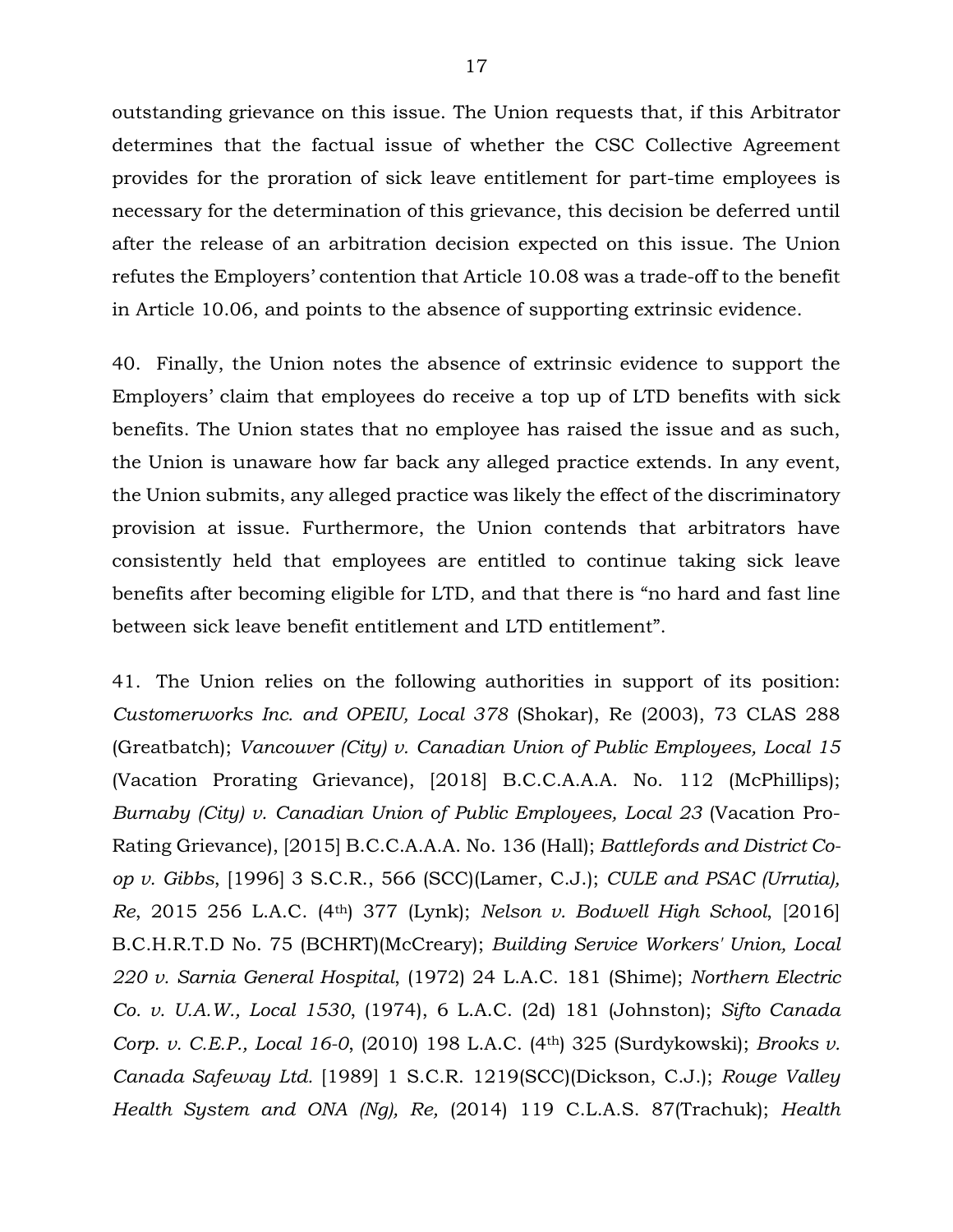*Sciences North and CUPE, Local 1623 (A)*, Re (2017), 130 C.L.A.S. 291 (Trachuk); *McCormick Home (Parkwood Hospital) and London and District Service Workers Union, Local 220, Re (1996)*, 45 C.L.A.S. 72 (Surdykowski); *Ottawa Hospital v. O.P.S.E.U., Local 464*, (2008) 93 C.L.A.S. 148 (Keller); *Ottawa Hospital v. O.P.S.E.U., Local 464*, (2009) 247 O.A.C. 201(Ont.Sup.Div.Crt.)(Hackland, J., Karakatsanis J., and Swinton J.); *London Health Sciences Centre and ONA (Johnson), Re*, (2018), 134 C.L.A.S. 150 (Hayes); *Perth and Smiths Falls District Hospital and CUPE, Local 2119 (*Short Term Sick Leave Benefits), Re (2017), 130 C.L.A.S. 239 (Petryshen); *Kingston (City) and CUPE, Local 109 (02-109-15), Re* (2016), 127 C.L.A.S. 39 (Surdykowski); *Pacific Press v. G.C.I.U., Local 25-C,* (1995), 41 C.L.A.S. 488 (Bird); *Fraser v. Canada (Attorney General)*, 2020 S.C.C. 28 (Wagner); *C.U.P.E., Local 2478 v. West Coast Huron Energy Inc.*, 2010, 103 C.L.A.S. 144 (Ont. Arb.)(Jesin); *Capital District Health Authority and PARI-MP*  (Sapru), Re, 2012, CarswellNS 1059 (N.S. Arb.)(Ashley); *Cardinal Transportation B.C. Inc. v. C.U.P.E., Local 561*, 47 C.L.A.S. 344 (Devine); *Catalyst Paper v. C.E.P., Local 1123*, 111 C.L.A.S. 42 (Hall); *Palmer and Snyder, Collective Agreement Arbitration in Canada* (Bendel, et al.), 6th Ed., *Definition and Presumption* Against *Pyramiding*; *Barker v. Molson Coors Breweries*, 2019 BCHRT 192 (Cousineau); *Talos v. Grand Erie District School Board*, 2018 HRTO 680 (Grant); insurance. 2021. In Merriam-Webster Dictionary Merriam-Webster.com.; insurance. 2021. In Oxford Dictionary; *St. James Assiniboia Teachers' Assn. No. 2 v. St. James Assiniboia School Division No. 2*, 2001 M.B.Q.B. 300 (Sinclair); *Okanagan College v. Okanagan College Faculty Assn.* (Mandatory Retirement Grievance), [2018] B.C.C.A.A.A. No. 41 (Peltz); *Brown & Beatty* 2:3124, Canadian Labour Arbitration, 5th Edition, 2:3124 - Policy grievances; *British Columbia Emergency Health Services and Ambulance Paramedics of British Columbia (CUPE, Local 873)* (Scheduling and Payroll Software Switch), Re, [2013] B.C.W.L.D. 7976 (Dorsey); *Kevin Plaza Holdings Co. and HEU, Local 180*, Re 1979 CarswellBC 1765 (Smith); *Cornwall Community Police Services Board and CPA* (Pay in lieu of Benefits), Re 2016 CarswellOnt 3922 (Snow); *British Columbia Arbitration British Columbia Telephone Co. v. T.W.U.*, [1990] B.C.C.A.A.A. No. 406 (Coleman); *Fortis Energy*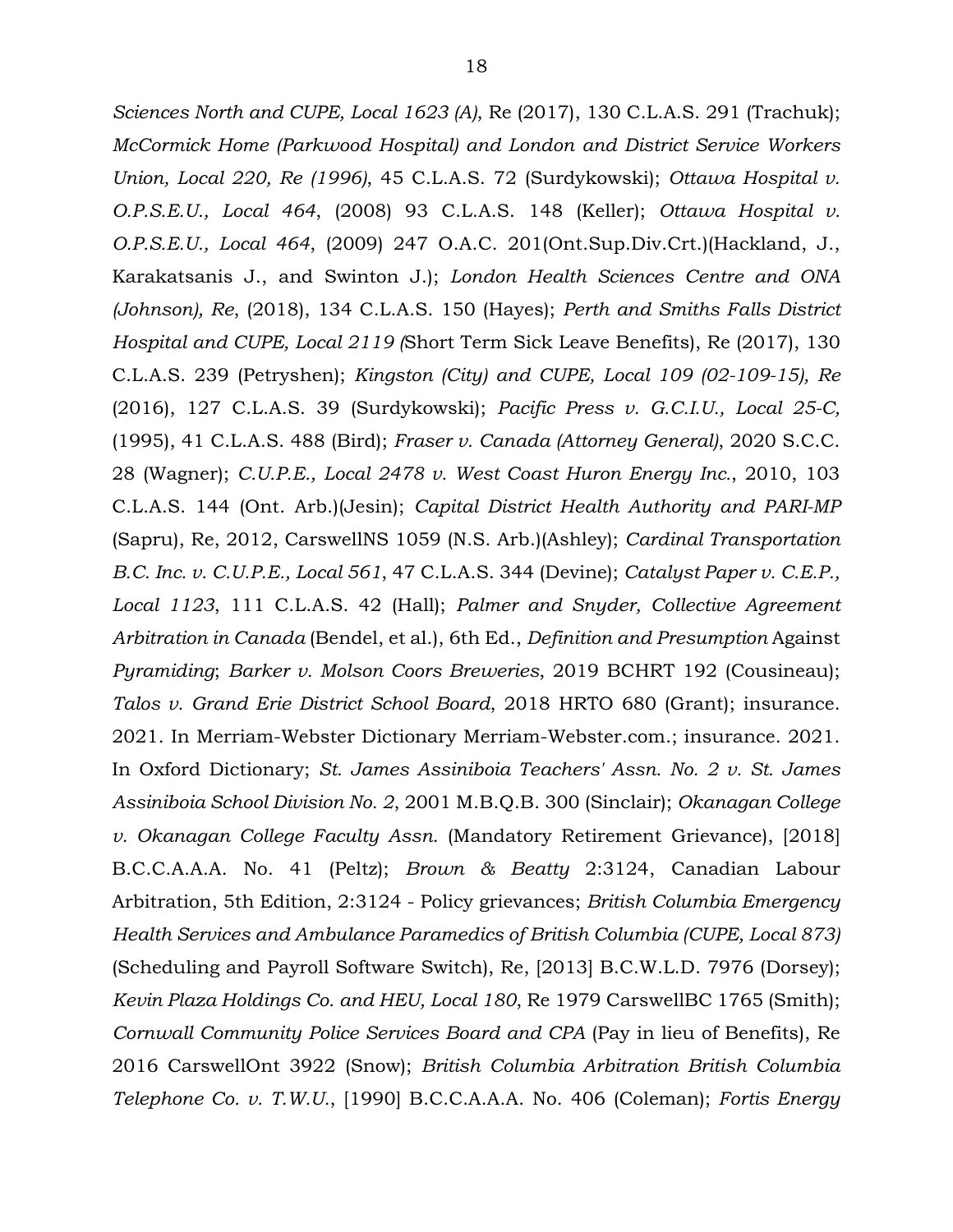*Inc. and FortisBC Inc (Customer Service Centres) and MoveUp – Canadian Office Professional Employees' Union, Local 378* (Annual Vacation and Sick Leave Entitlement), October 21, 2021 (unpublished); *Okanagan College and Okanagan College Faculty Association and The Attorney General of British Columbia*  (Mandatory Retirement Grievance) ("Okanagan College #1"), November 8, 2021(unpublished).

#### **(ii) The Employers**

42. The Employers take the position that the impugned practice is not discriminatory. Relying on the decision in *Customworks, supra*, the Employers argue that the term "active duty" has been interpreted since at least 2003 to mean a return to regular hours. Once an employee has recovered from the disability that rendered them unable to work and have returned to their regular work hours, the employee will have their full sick leave benefits bank reinstated following the one or three month prescribed period.

43. The Employers argue that, unlike the issue in the *Saunders Award, supra*, the issue before me is whether the requirement to return to active duty, which is the requirement to return to regular, pre-disability hours, is discriminatory.

44. The Employers assert that employees with disabilities impacting their ability to perform the full scope of their role, duties and hours are reasonably accommodated on a case-by-case basis. For instance, it submits, if an employee is working reduced hours not as part of a gradual return to work program while on LTD, but rather as a permanent accommodation and no longer covered under any LTD claim, those permanently reduced hours would be considered the employee's regular hours for the purposes of determining whether they are engaged in "active duty". The Employers state this is situation that has rarely, if ever, occurred.

45. The Employers submit sick leave benefits and LTD benefits are part of one "continuous scheme", serving "different but complimentary purposes". According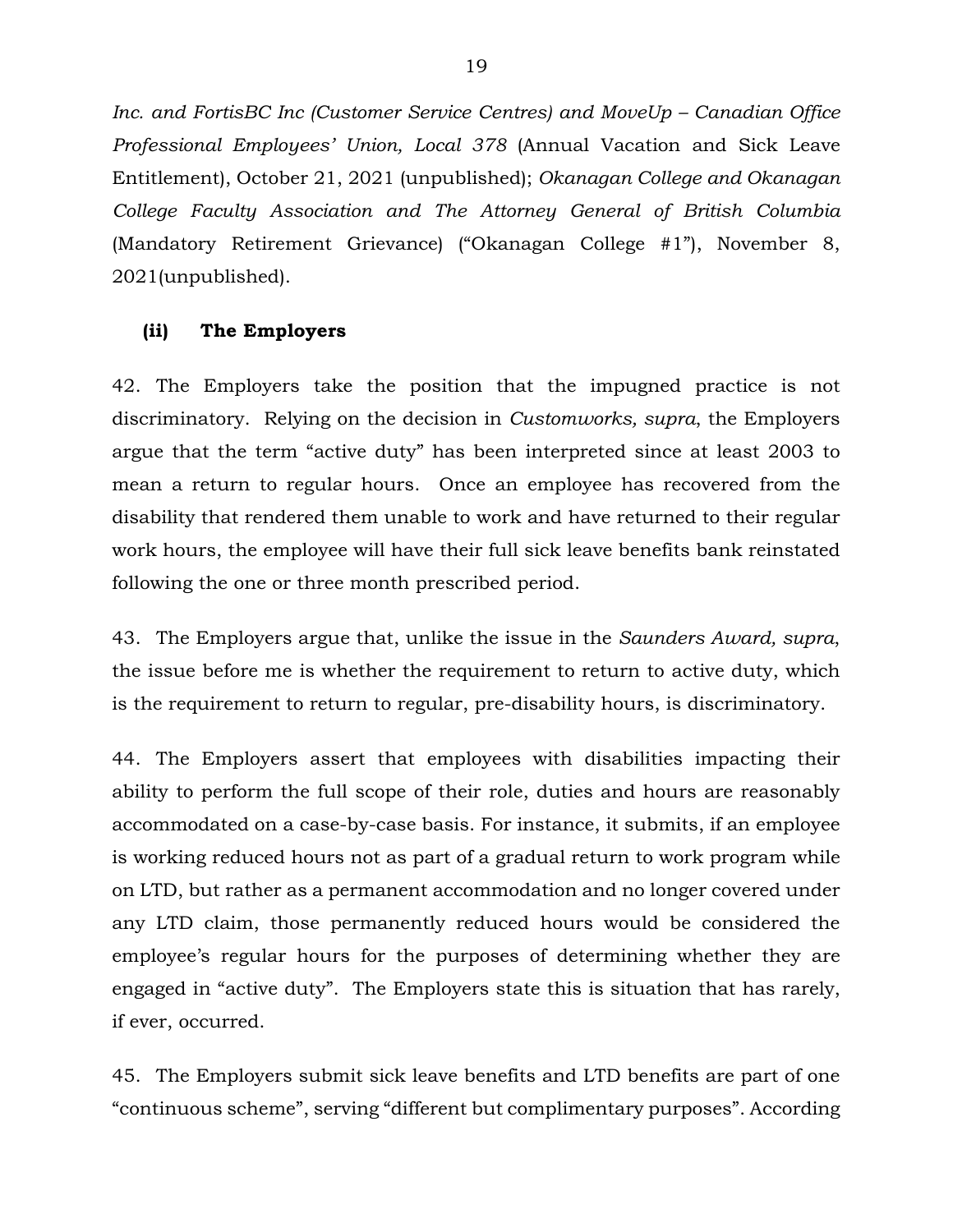to the Employer, Article 10.08(a) must be interpreted within the context of Article 10, as well as the overall disability benefits scheme. When an employee has exhausted their sick leave bank and remains unable to work, they may apply for LTD benefits with the insurer.

46. In support of its position that sick leave benefits and LTD insurance are part of a continuous scheme, the Employers point to the fact that the elimination or qualification period under the applicable LTD insurance plans match the duration of the sick leave benefits bank: 15 weeks for CSC employees and 26 weeks for Gas employees. According to the Employers, there is a progression of coverage under the sick leave benefits plan to the LTD insurance plan at the 15 or 26 week mark. This is further confirmed, it submits, by the fact that Article 10.08(b) provides for a bridging benefit for disabled employees who have exhausted their paid sick leave benefits prior to the expiry of the 15 or 26 week elimination period for LTD.

47. The Employers assert that Section 13(3)(b) of the *Code*, which provides that subsection (1) does not apply to the operation of a *bona fide* group or employee insurance plan, provides "a complete defence to the Union's allegation of discrimination arising from the operation of the sick leave benefits plan." The Employers note there is no contention by the Union in this case that the sick leave benefits plan the parties have negotiated is not *bona fide*, nor is there any argument or evidence that the parties acted in bad faith with the motive of defeating any protected rights under the *Code.*

48. According to the Employers, the requirement to return to regular hours before reinstatement of sick leave benefits which have already been exhausted for that continuous disability, serves the purpose of the sick leave benefits plan. The Employers state that there is no intent for an employee covered under the terms of the applicable LTD plan to be simultaneously requalifying for sick leave benefits. Indeed, the Employers submit that reinstating sick leave benefits for the long-term portion of that disability is inconsistent with the purpose of the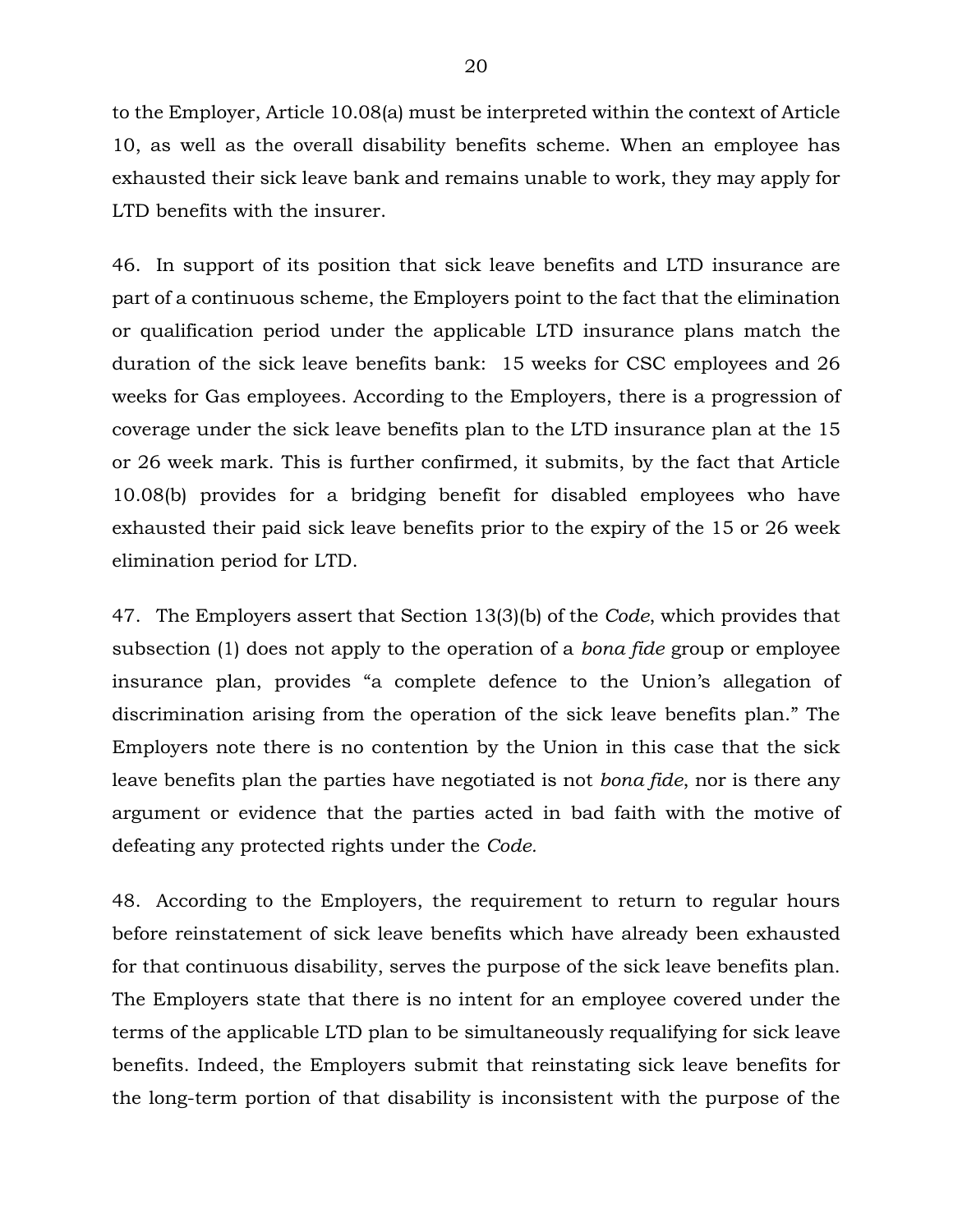sick leave benefits plan. In their view, a "continual cycle" of reinstatement of sick leave benefits is contrary to the purpose of the sick leave benefits plan and undermines the overall disability benefits insurance scheme negotiated by the parties.

49. The Employers contend that Article 10.08(a) represented a negotiated trade off to the benefit provided in Article 10.06, stressing that the parties negotiated the terms when the sick leave bank in that new plan year will be reinstated once the previous plan year's bank has been exhausted. According to the Employers, they have never "topped up" LTD benefits with sick leave benefits, and sick leave benefits and LTD benefits have never been provided concurrently. The Employers additionally note that sick leave benefits in this case are fully employer-funded, and that Article 10.15 recognizes the plan may be altered from time to time.

50. The Employers ask that the Grievances be dismissed and that the interpretation of "active duty" remain as decided by Arbitrator Greatbach in *Customerworks, supra*.

51. In support of its case, the Employers rely on the following authorities: *Canadian Union of Public Employees, Local 2669 v. Saskatoon Public Library Board*, 2017 CanLII 10839 (Denysiuk, Burkart and Den Hollander); *Hayes Forest Services Ltd. V. United Steelworkers, Local 1-85*, [2005] B.C.C.A.A.A. No. 216 (McPhillips); *Johnston v. Vancouver (City)*, 2015 BCHRT 90 (Trerise); *Langley (Township) v. CUPE, Local 403* (Proration of Vacation Pay), Re, 2018 CarswellBC 824, 135 C.L.A.S. 78 (Nichols); *O.N.A. v. Orillia Soldiers Memorial Hospital*, 1999 CarswellOnt 28, [1999] O.J. No. 44 (Dohery, Laskin and Rosenberg) JJ.A.); *Provincial Health Services Authority v. British Columbia Government and Service Employees' Union*, 2015 CanLII 72325 (Nichols); *Saskatchewan Telecommunications v. UNIFOR, LOCALS 1-S* (E.S.L. Top-up and Requalification), Re, 2018 CarswellSask 656, 141 C.L.A.S. 5 (Ish); *SEIU, Locals 299 & 333 v. Extendicare (Canada) Inc.*, 2002 CarswellSask 951 C.L.A.S. 152 (Norman);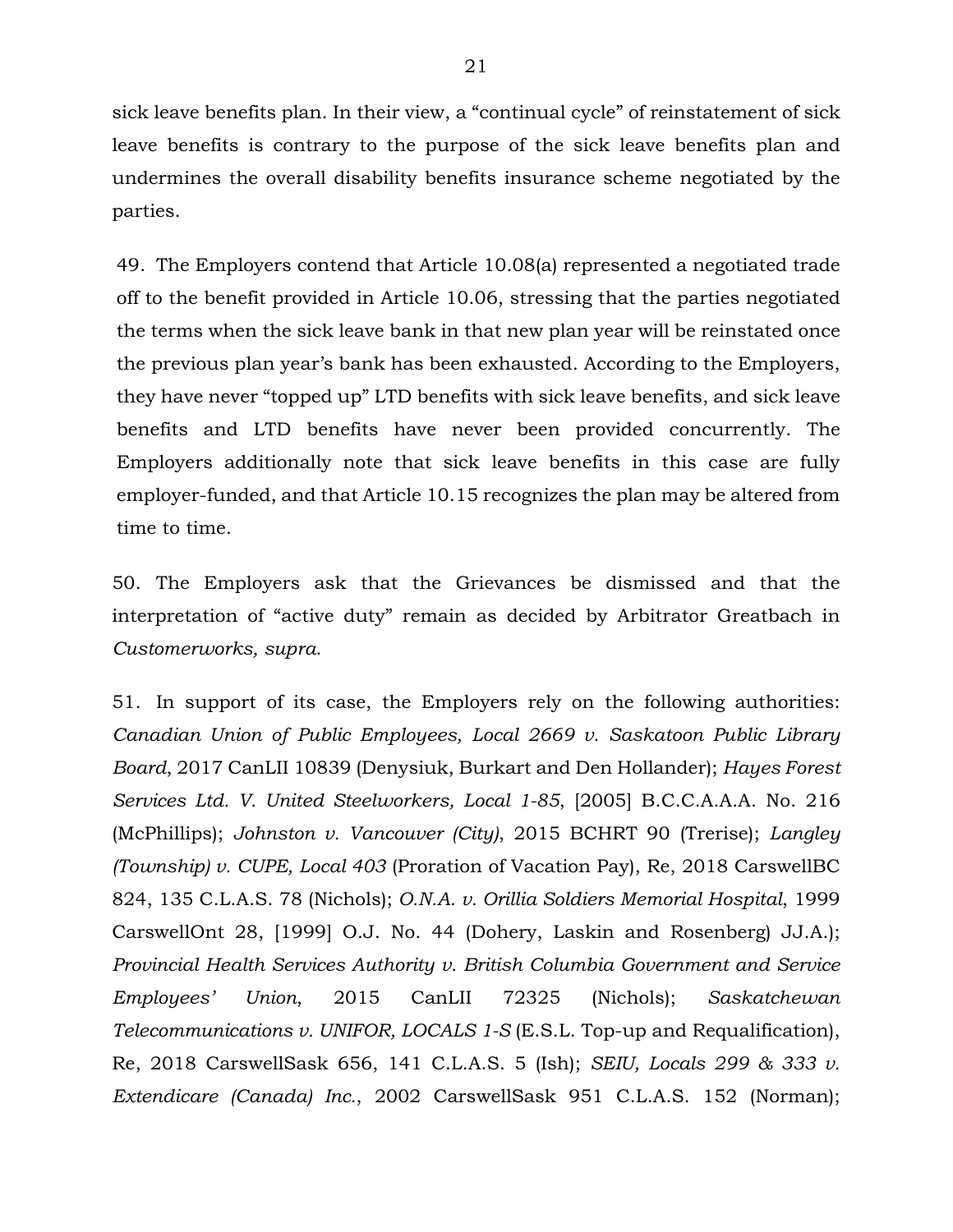C.L.A.S. 152; *St. Clair Technologies Inc. v. U.A.W., Local 251*, 2002 CarswellOnt 5463, [2002] O.L.A.A. No. 854 (Williamson); *Wallace v. Westcan Industries and another*, 2018 BCHRT 209 (Cousineau); *Human Rights Code*, RSBC 1996, c 210, s. 13; *Human Rights Code*, RSO 1990, c H-19, ss. 5, 22, 25*Fortis Energy Inc. and FortisBC Inc (Customer Service Centres) and MoveUp – Canadian Office Professional Employees' Union, Local 378* (Annual Vacation and Sick Leave Entitlement), October 21, 2021 (unpublished).

### **VI. DECISION**

### **(i) Is the Employer's Impugned Practice Discriminatory?**

52. The starting point to assess the merits of the Grievances is to determine whether the Employers' interpretation of the term "active duty", requiring a return to full pre-disability hours, is *prima facie* discriminatory against employees with disabilities.

53. Differential treatment alone is not sufficient to establish discrimination. In a situation where eligibility for a benefit is based on the amount of work performed by an employee, for example, rather than tied to an employee's length of service or employee status, it would not be discriminatory to deny an employee unable to work due to disability that benefit because they are not actively at work. For example, in *O.N.A.*, *supra*, an employer's practice of distinguishing between employees actively at work and those not actively at work was held not to constitute prohibited discrimination because the exclusion of certain employees was in accordance with the purpose of the benefit.

54. Conversely, in cases where the exclusion and purpose of the benefit are not aligned, and the exclusion is based on a prohibited ground, the exclusion will be found to be discriminatory. For instance, an employer's policy prorating vacations for parental leaves was found to violate the collective agreement in *Federated Cooperatives Ltd. and Miscellaneous Employees Teamsters Local Union 987* [\(2004\),](https://advance.lexis.com/search/?pdmfid=1505209&crid=324c5272-60c1-41e7-b5a5-cdf87a6634d4&pdsearchterms=2015+bccaaa+no+136&pdicsfeatureid=1517129&pdstartin=hlct%3A1%3A11&pdcaseshlctselectedbyuser=false&pdtypeofsearch=searchboxclick&pdsearchtype=SearchBox&pdqttype=or&pdquerytemplateid=&ecomp=J3n8k&prid=8316a7bd-c5ef-4128-b879-c7cd704be3ad) 130 LAC (4th) 185 (Ponak), because vacation with pay in that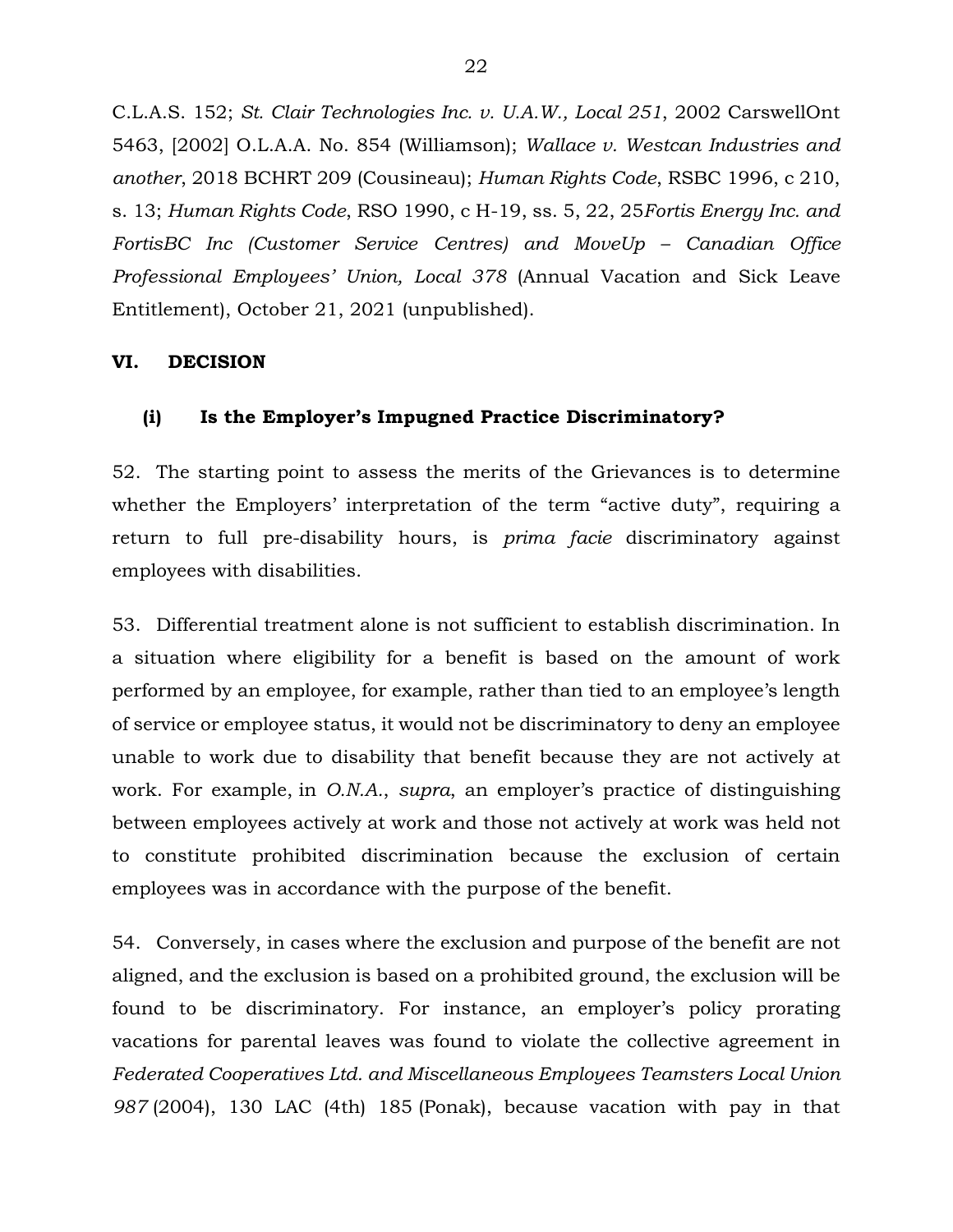collective agreement was based on years of continuous service, and the employer's proration of entitlement for employees on parental leave was therefore inconsistent with the purpose of the status based benefit.

55. Whether or not differential treatment constitutes discrimination was held to depend on whether the differential treatment is consistent with the purpose of the benefit. In *CULE and PSAC (Urrutia), supra*, Arbitrator Lynk set out an instructive set of principles to apply when determining whether the denial of benefits to an employee claiming protection on a human rights ground is discriminatory. At paragraph 51, he wrote:

- i. The three step *Meiorin* test is the usual analytical starting point.
- ii. When assessing whether a particular form of compensation, whether wages or benefits, is consistent with human rights obligations, the purpose of the compensation item must be determined.
- iii. If the purpose of the compensation item is to provide an equitable exchange for an active work status, then tying the availability of the compensation item to maintaining that status is consistent with human rights. Employer payments for benefit insurance premiums would be an example of this.
- iv. If, however, the purpose of the compensation item is linked to an employee's general employment status, then the availability of the compensation item is to be extended to any employee, whether on active work status or not, as long as he or she maintains the employment status. Seniority accumulation is an example of this.
- v. On its face, discrimination would exist if the employer provided different levels of compensation for work because of disability or another human rights protected ground. Likewise, it would constitute discrimination if the employer provided different levels of compensation for not working because of disability or another human rights protected ground.
- vi. If the purpose of the compensation was the same, but the compensation differed as to the type of disability or other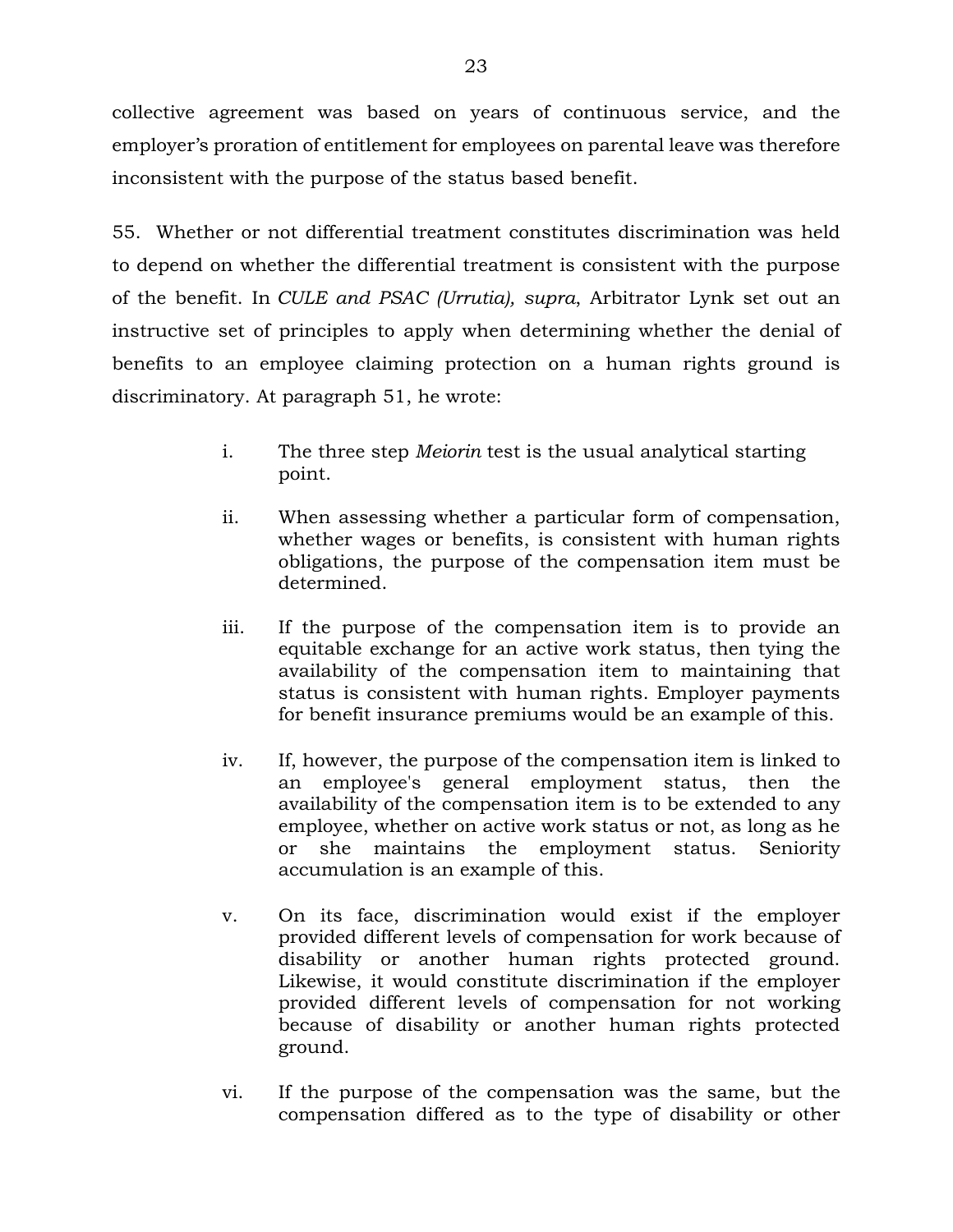protected human rights ground, or differed for a reason that was not tied to the purpose where a human rights ground was involved, then discrimination may well exist.

vii. Caution should be employed in the use of comparator group analysis. Experience has shown that the analysis can be applied in a mechanical and rigid fashion that belies the objective of human rights. The real question to ask in a human rights case is whether the law, rule or collective agreement provision disadvantages the employee, or perpetuates a stigmatized view of him or her.

56. As is clear from the above, determining the purpose of a benefit is integral to determine whether excluding certain employees on the basis of characteristics protected under the *Code* from access to a benefit, is a discriminatory practice.

57. The Supreme Court of Canada held that the inquiry into the purpose of a benefit in this context must be "purposive" and "consonant with the goals of human rights legislation". In the *Gibbs, supra* case, the Supreme Court considered whether it was discriminatory to place a restriction on the insurance benefits payable to individuals suffering mental health disabilities but not individuals suffering physical disabilities. In upholding the Court of Appeal's judgment that the restriction for those with mental health disabilities was discriminatory, the Supreme Court found the purpose of the insurance benefit at issue was to insure employees against the income-related consequences of becoming disabled and thus unable to work. In determining that the clause limiting the benefits extended to mentally disabled employees was discriminatory against the mentally disabled, the Court compared their income replacement benefits with those receiving disability benefits generally.

58. Given that the disability insurance was designed for the same purpose regardless of whether an individually is physically or mentally disabled, and that the benefits were only limited if an employee had a mental disability, the Supreme Court found that the benefit had been limited "because of" disability and was therefore discriminatory.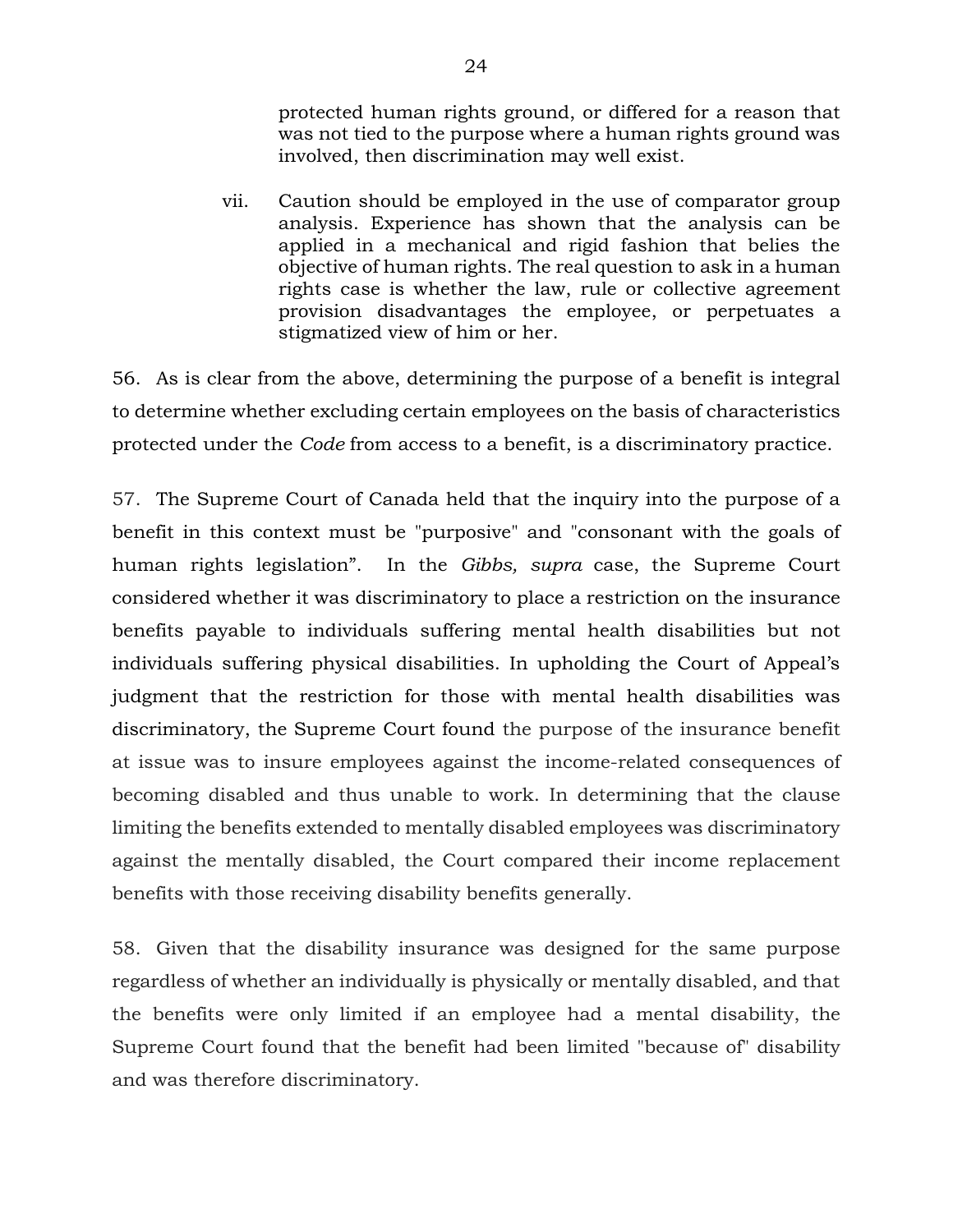59. The Supreme Court in *Gibbs, supra* made clear that it is not necessary to a finding of discrimination that all persons bearing the relevant characteristic have been discriminated against. Indeed, discrimination against a subset of the relevant group, in that case the mentally disabled, may be considered discrimination against the relevant group generally for the purposes of human rights legislation.

60. This purposive approach was applied by the BC Human Rights Tribunal (the "Tribunal") in the more recent case *Nelson, supra*. In that case, the complainant challenged the employer's Child Benefit Scheme which paid \$1,200 per dependent child annually to each of its full-time employees with more than one year of service. The Complainant in that case argued that he was not eligible for the benefit solely because he did not have any children and that this constituted discrimination on the basis of his family status contrary to s. 13 of the *Code.*

61. In finding the employer's practice not discriminatory, the Tribunal confirmed the starting point for analysis is to determine the benefit's purpose, summarizing the appropriate approach at paragraph 41, as follows:

There are cases that address the circumstance where an employer provides benefits to some employees but not others. In such cases, in order to determine whether there has been discrimination, the decision makers reviewed the following:

- a) the purpose of the benefit; and
- b) whether the exclusion of certain employees is in accordance with that purpose. If not, and the exclusion is based on a prohibited ground, then the exclusion is discriminatory.

62. In that case, the Tribunal had no difficulty determining that the purpose of the benefit at issue was to assist employees with the high costs associated with raising children. The exclusion of individuals without children, therefore, was found to be consistent with the purpose of the benefit. At paragraph 54, the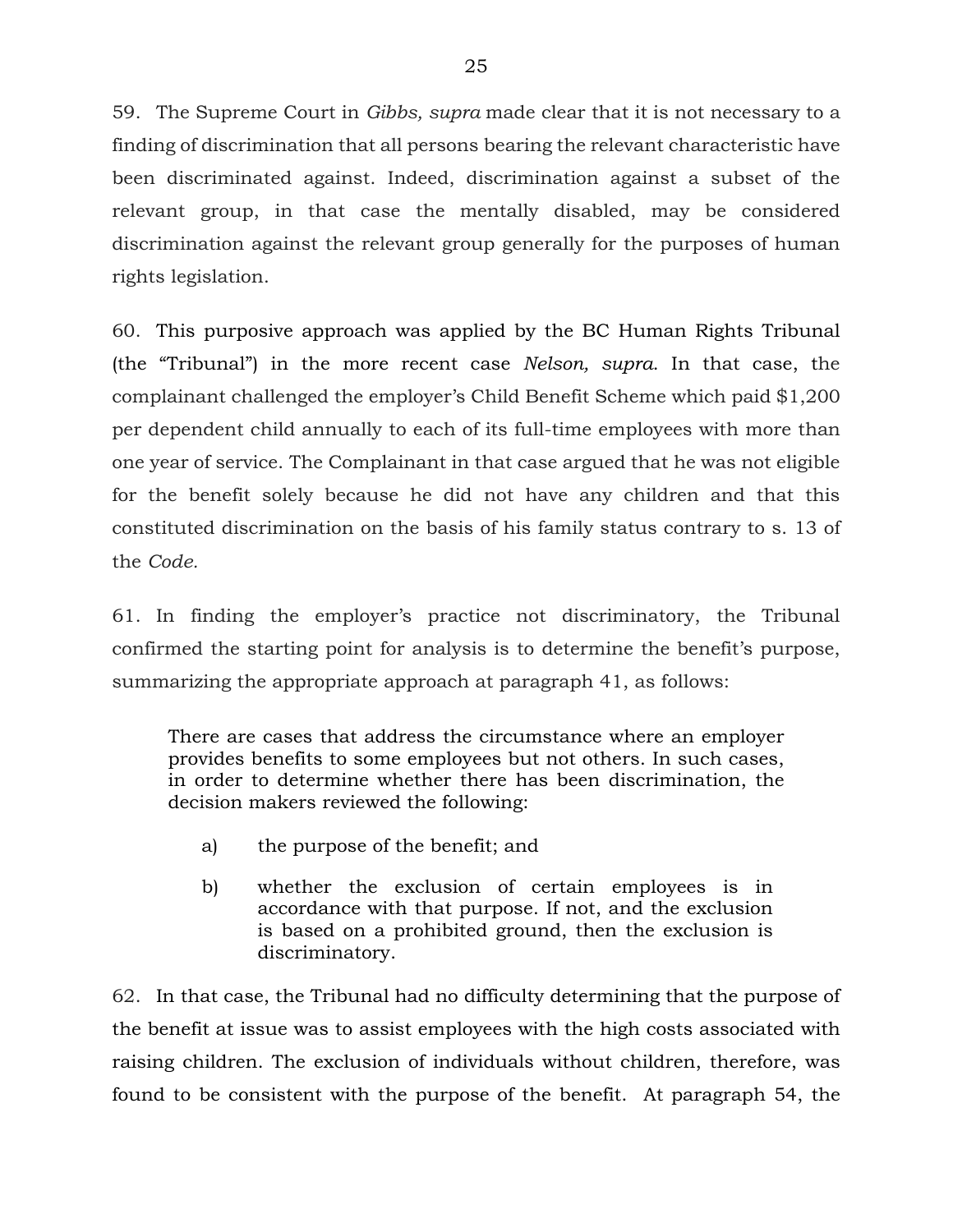Tribunal observed that "[w]here the exclusions are not explained or justified completely by the benefit's purpose, then they will be discriminatory so long as the distinction between groups of workers is made based on their protected characteristics".

63. Similarly, excluding non-biological parents from maternity benefits was held not to be discriminatory in *BCGEU v. BC* [\(2002\),](https://advance.lexis.com/search/?pdmfid=1505209&crid=f94c0b16-648f-46b9-b5a1-e85984dbe2f2&pdsearchterms=2016+bchrtd+no+75&pdicsfeatureid=1517129&pdstartin=hlct%3A1%3A11&pdcaseshlctselectedbyuser=false&pdtypeofsearch=searchboxclick&pdsearchtype=SearchBox&pdqttype=or&pdpsf=%3A%3A1&pdquerytemplateid=&ecomp=_dkt9kk&earg=pdpsf&prid=1006699d-c724-4c7b-8704-ca904be0676e) 216 DLR (4th) 322 (BCCA), a case cited with approval at paragraph 49 of *Nelson v. Bodwell High School, supra,* because those benefits are targeted to "the health and well being of pregnant women and new biological mothers" at not simply new parents. The denial of benefits to those who had not given birth, was therefore not discriminatory, since the denial was consistent with the purpose of the benefit.

#### **(ii) The Purpose of Sick Leave under the Collective Agreements**

64. Turning now to the benefit at issue in this case, I find that the purpose of sick leave benefits is to compensate employees who are absent from work on a short-term basis due to illness and non-work related injuries. Under the terms of the Collective Agreements, all regular full-time and part-time employees, who work for a prescribed period, qualify for these benefits.

65. I note that Article 10 contains numerous references to length of service as the basis for employee entitlement to paid sick leave. Article 10.01, for example, requires that regular employees have accumulated "three months of service" to qualify for sick leave benefits. Article 10.02 sets out the amount of sick leave to which employees are entitled, providing different levels of entitlement to employees based on their "period of service." Article 10.08, the provision at issue in the present dispute, also refers to months of service, stipulating that employees who return to active duty will have their sick leave benefits "reinstated after one month's service in the case of a new disability, and after three months' service in the case of the same or a related disability."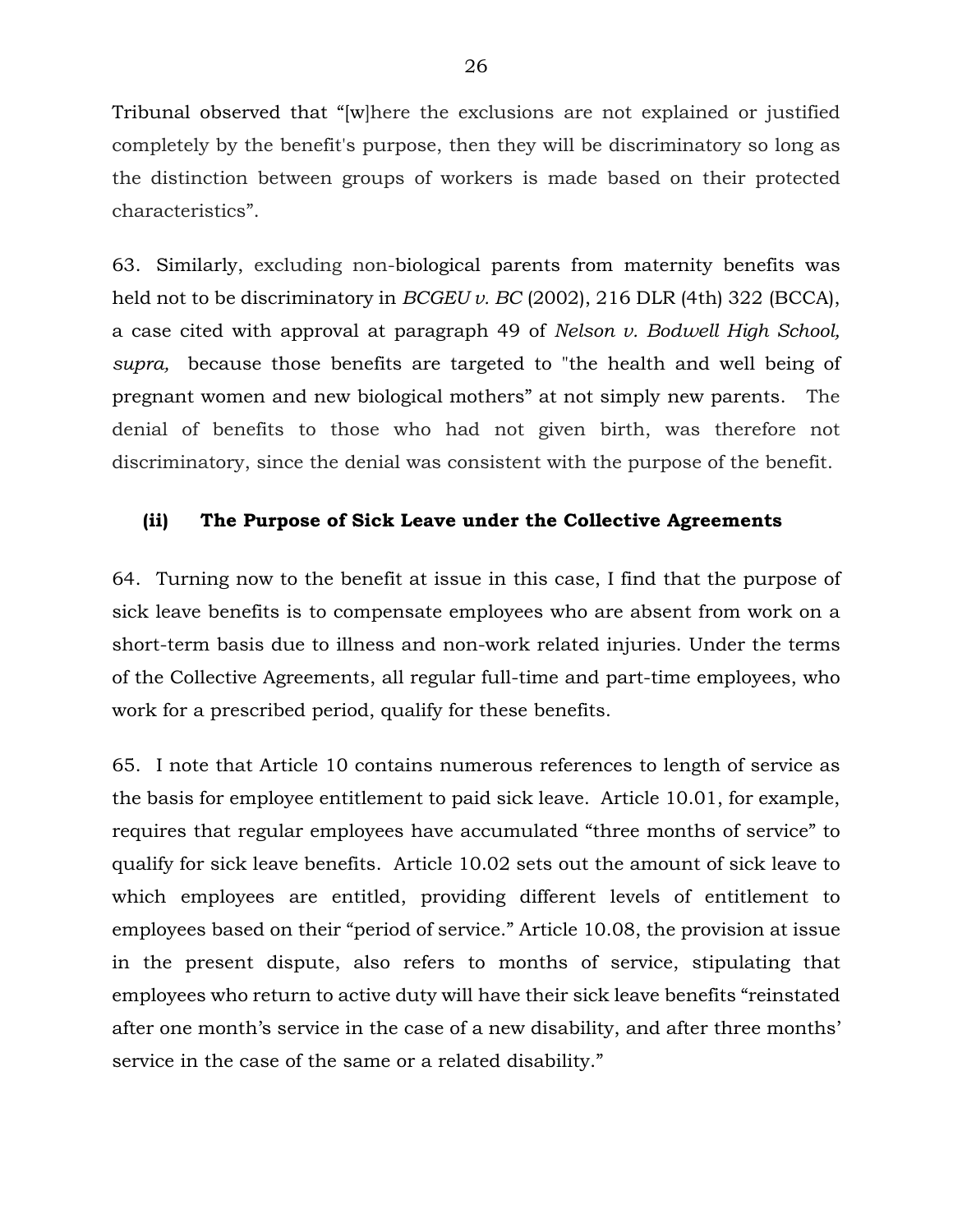66. Under the Employers' interpretation of "active duty", employees who exhaust their sick leave benefits and who return to work on modified hours do not have access to their sick leave bank should they catch the flu or come down with a migraine. All other regular and part-time employees who are working do have access to this benefit. The reason these working employees are not entitled to the same sick leave that all other regular and part-time working employees are entitled to is because they are disabled and working modified hours. In my view, measuring the exclusion of employees working modified hours from requalification for sick leave benefits disregards the purpose of the benefit. As such, I conclude that the Employers' practice is *prima facie* discriminatory.

67. This is not a case where a distinction is being made between employees actively at work and those who are not, such as was the case in *Wallace, supra*. In that case, the employer terminated the employee's extended health and dental benefits and stopped paying his MSP premiums because he was not actively at work for a period of six years and thus no longer met the eligibility requirement that he be actively at work. While his absence from work was due to disability, the benefits at issue were found to be tied to status as an active employee. Thus, the employee was in the same position as other former employees whose benefits had been terminated.

68. The distinction in this case is between employees who are at work and who are able to work their full regular hours, and employees at work who are disabled and thus unable to work their full regular hours. For the first group, the number of hours is not relevant for the purpose of determining whether they requalify for sick leave benefits after these benefits have been exhausted. So long as they are a regular part-time or full-time employee, and have worked for the prescribed period of service, those employees will have their sick leave entitlement replenished in the next plan year.

69. In contrast, employees in the second group do not automatically requalify for sick leave benefits based on their employee status and length of service like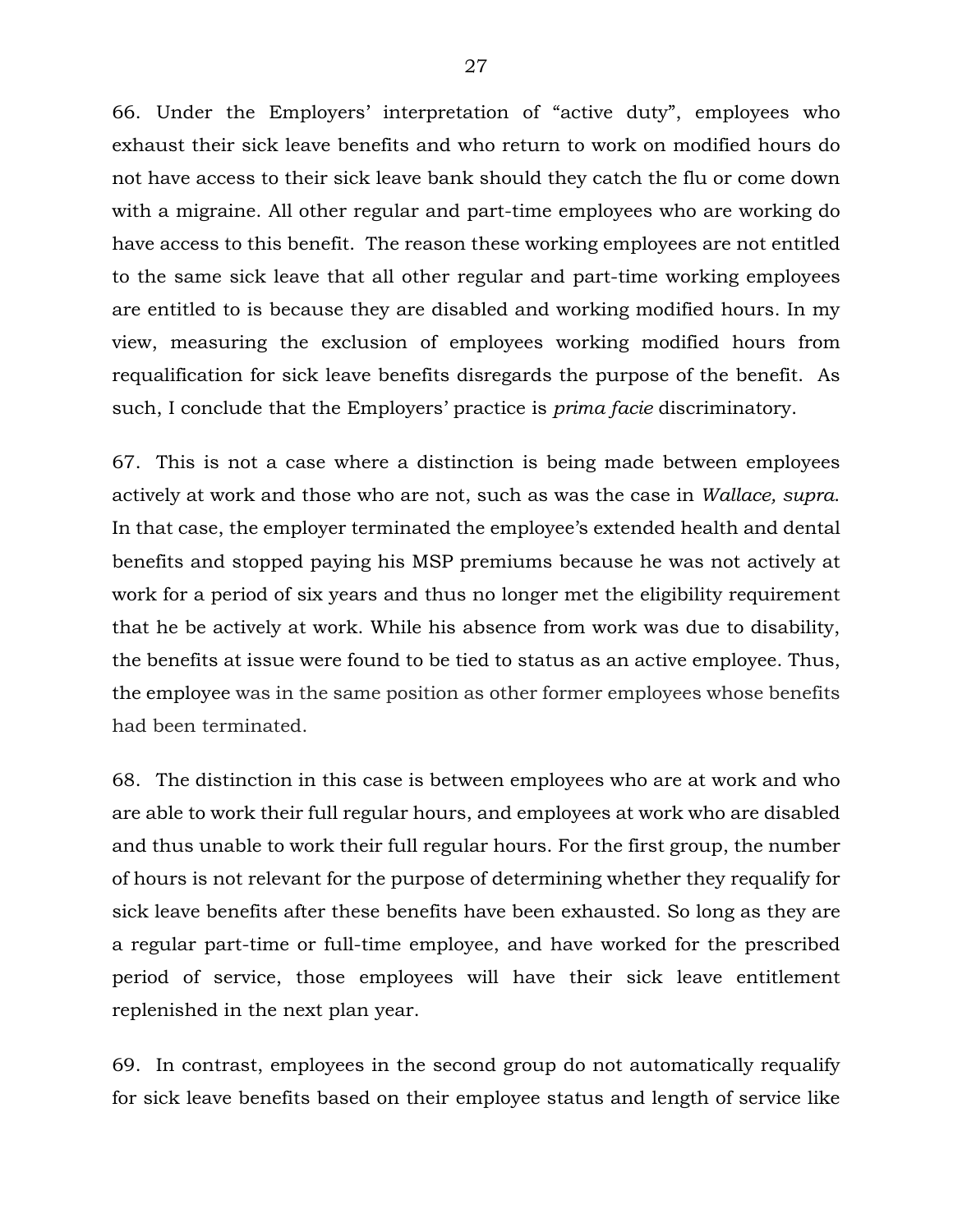employees in the first group. Employees in this second group—all of whom are disabled—must work a set number of hours during the prescribed period of active duty in order to qualify for the same benefit that other employees are eligible for based solely on their status and active service generally.

70. On its face, this practice treats employees who require modified hours differently than employees who do not require modified hours. It is my view this distinction clearly treats employees differently on the basis of a protected characteristic under the *Code.* A regular part-time employee, for instance, can work fewer hours under the Employers' interpretation yet still qualify for sick leave benefits when a disabled employee working modified hours cannot.

71. Further, such a practice is not consistent with the purpose of the benefit, which is to provide paid sick leave to active employees who may fall ill and require time off work. In my view, to exclude disabled employees on modified hours from the ability to requalify for sick leave benefits, on the basis that they are not working a certain number of hours, is not justified by the benefit's purpose. In fact, the practice appears to undermine the benefit's purpose.

72. As such, I find that the Employer's impugned practice is *prima facie*  discriminatory.

#### **(iii) Other Cases Considering Similar Practices**

73. The Employers rely on several cases that have upheld an employer's practice of requiring that employees who exhaust their sick leave bank return to their regular pre-disability hours before they requalify for sick leave benefits. One such case is *Saskatchewan Telecommunications, supra*, where the arbitrator explicitly contemplated whether an employer's practice of requiring employees to return to their full pre-disability hours before requalifying for sick leave benefits was discriminatory. In that case, the arbitrator concluded that it was not.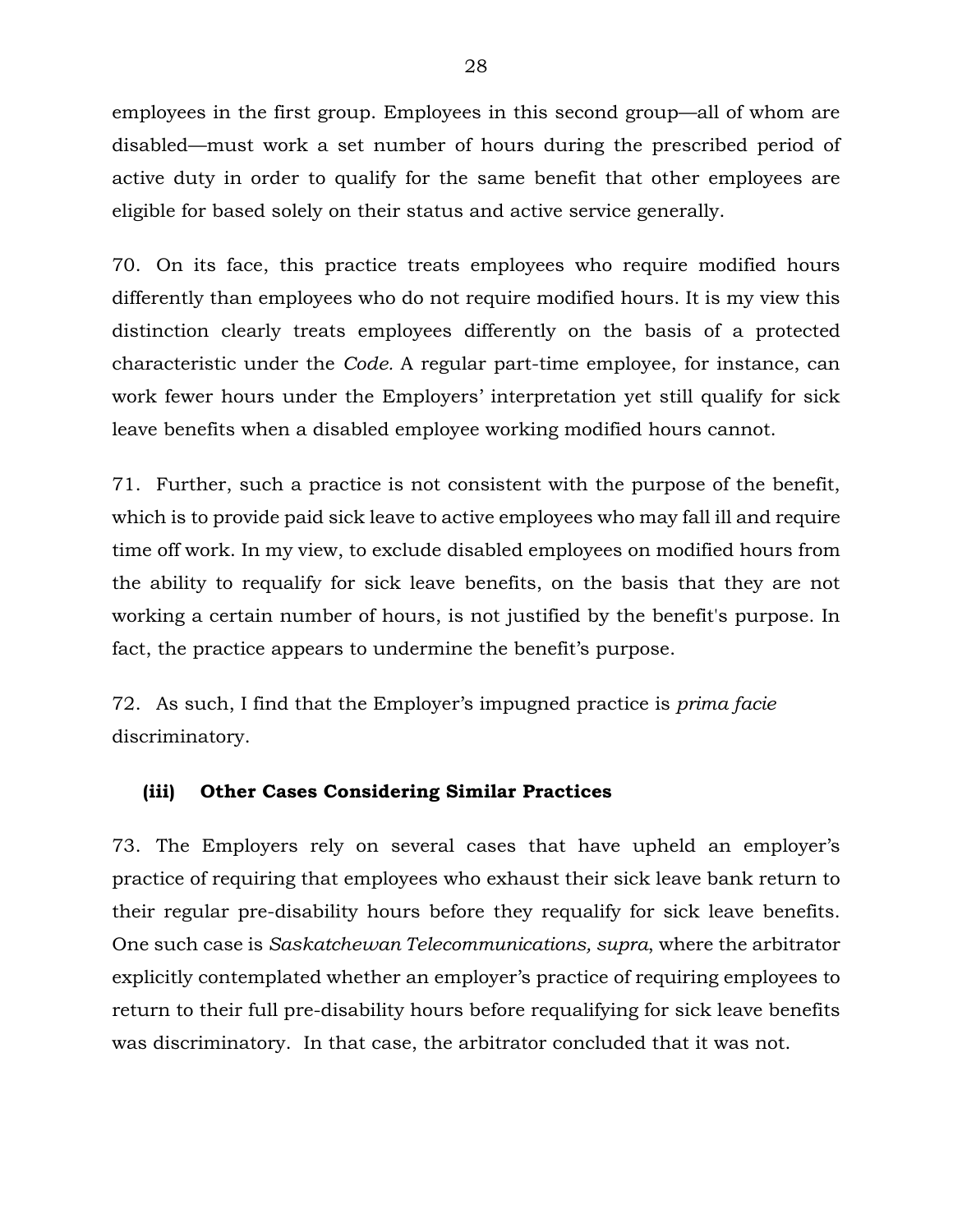74. However, in my view, *Saskatchewan Telecommunications, supra*, is distinguishable on the basis of the different collective agreement language considered. In *Saskatchewan Telecommunications, supra,* the language specifically referred to the requalifying period involving a "new disability" or a "recurrence of the previous disability". Notably, the language at issue in the present case makes no reference to "recurrence". Further, in the *Saskatchewan Telecommunications, supra,* case, the language expressly stated that paid sick leave benefits shall terminate when disability ceases and "in no case shall extend beyond the periods designated in [Clauses 6](https://nextcanada.westlaw.com/Link/Document/FullText?findType=Y&serNum=0280573592&pubNum=134158&originatingDoc=I90807bccd5f326dae0540010e03eefe2&refType=IG&docFamilyGuid=I6d85b798f46e11d99f28ffa0ae8c2575&targetPreference=DocLanguage%3aEN&originationContext=document&transitionType=DocumentItem&contextData=(sc.Default)) and [7"](https://nextcanada.westlaw.com/Link/Document/FullText?findType=Y&serNum=0280375728&pubNum=134158&originatingDoc=I90807bccd5f326dae0540010e03eefe2&refType=IG&docFamilyGuid=I949d0008f46d11d99f28ffa0ae8c2575&targetPreference=DocLanguage%3aEN&originationContext=document&transitionType=DocumentItem&contextData=(sc.Default)).

75. Given that language, the arbitrator in *Saskatchewan Telecommunications, supra,* found the parties did not contemplate a restart of sick leave benefits after an employee has received maximum sickness disability benefits for the same continuing illness or disability. The arbitrator noted the reference to a "new disability" or "a recurrence of the previous disability" as the basis for requalification meant that the existing sickness, illness or disability must have ended before requalification entitlement could begin again.

76. Bolstering the arbitrator's conclusion in *Saskatchewan Telecommunications, supra*, is the fact that the collective agreement language at issue in that case expressly contemplated the employer and union could agree to waive the period required for reinstatement of sick leave benefits in the event of an enduring "chronic illness". In my view, this reference strongly supports that, absent an agreement amongst the parties, chronic illness would not trigger requalification.

77. This can be contrasted with the language considered in these Grievances, which does not contain a similar reference to "recurrence" of the previous disability, nor an express reference to benefits terminating when the "disability ceases". Rather, the language here refers to a new disability or "the same or a related disability" in reference to the prescribed period of "active duty" necessary to requalify for sick leave benefits.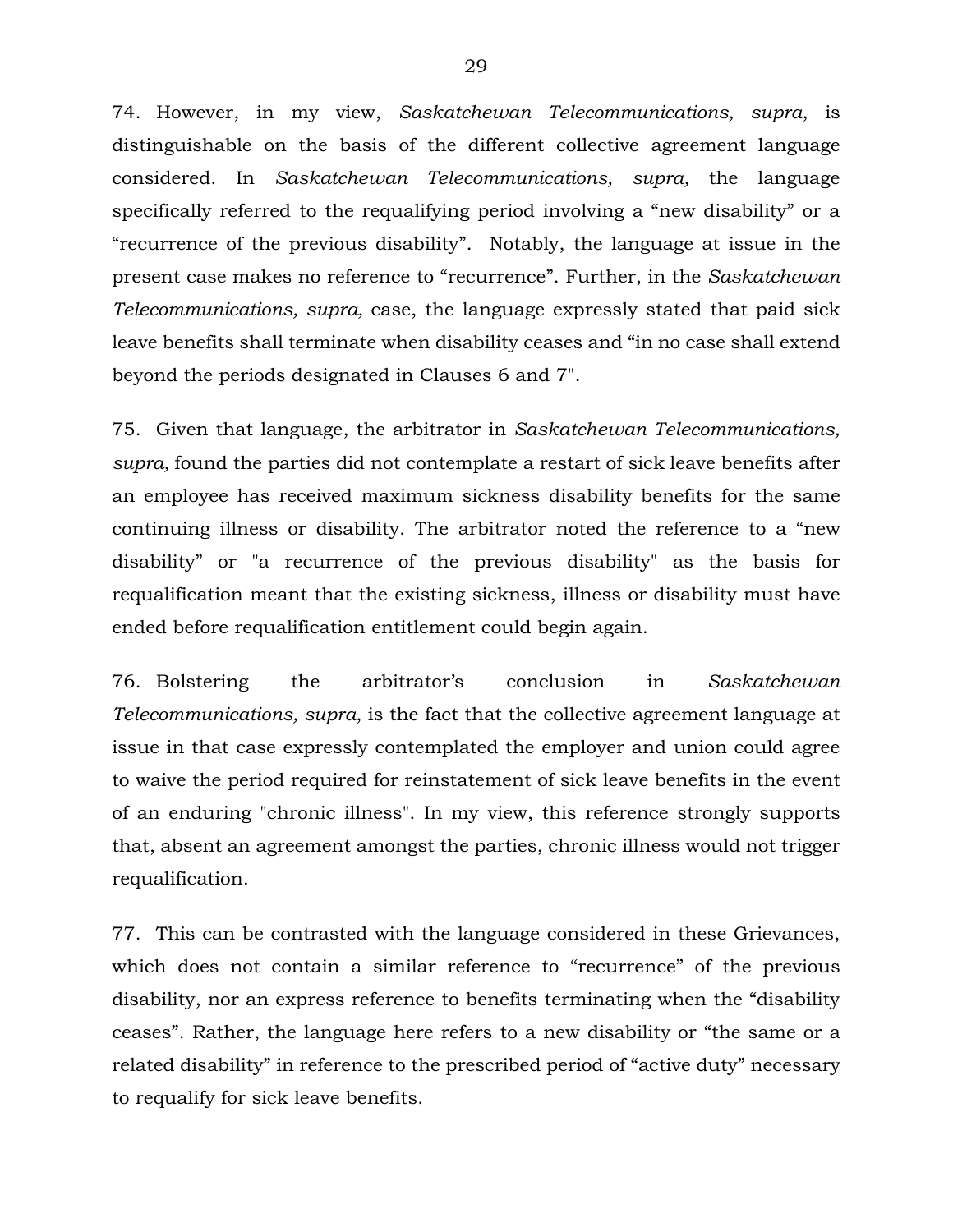78. There is no similar express requirement in Article 10 or elsewhere in the Collective Agreements that employees must recover from their disability before they will requalify for sick leave benefits. To counter any assertion that full recovery is implicitly required before employees will requalify for sick leave benefits in the present case is the fact that employees who require accommodations that do not involve a reduction in working hours are considered to be engaged in "active duty" for the purposes of replenishing their sick leave bank.

79. The Employers also rely heavily on *Customerworks, supra*, which contained essentially identical language considered in the present case, as the collective agreement in that case was actually the template upon which the present Collective Agreements were predicated. However, a review of the decision makes clear the arbitrator did not consider whether excluding employees working modified hours from requalifying for sick leave benefits was discriminatory under the *Code*. Given the absence of any human rights analysis in that case, I cannot rely in this case on the arbitrator's conclusion at paragraph 108 of that decision.

80. Rather, I find the reasoning in *Rouge Valley, supra*, more persuasive. In that case the arbitrator found it was discriminatory to deny employees the ability to reinstate their sick leave bank where an employee had returned to their predisability hours of work but was performing modified work. At paragraph 48, Arbitrator Trachuk wrote:

The analysis applied by the court is equally applicable to this case. "The purpose of the re-qualification provision is allow a worker who has accessed the short term disability benefits previously, and has returned to work, to take advantage of the short term disability benefits again in the event of a new short term disability." The denial of any opportunity to re-qualify for sick pay benefits for those who return to modified duties and who experience another illness is inconsistent with the purpose of the plan. The provision discriminates against a nurse who has returned to full-time hours but modified duties because that nurse is unable to access a further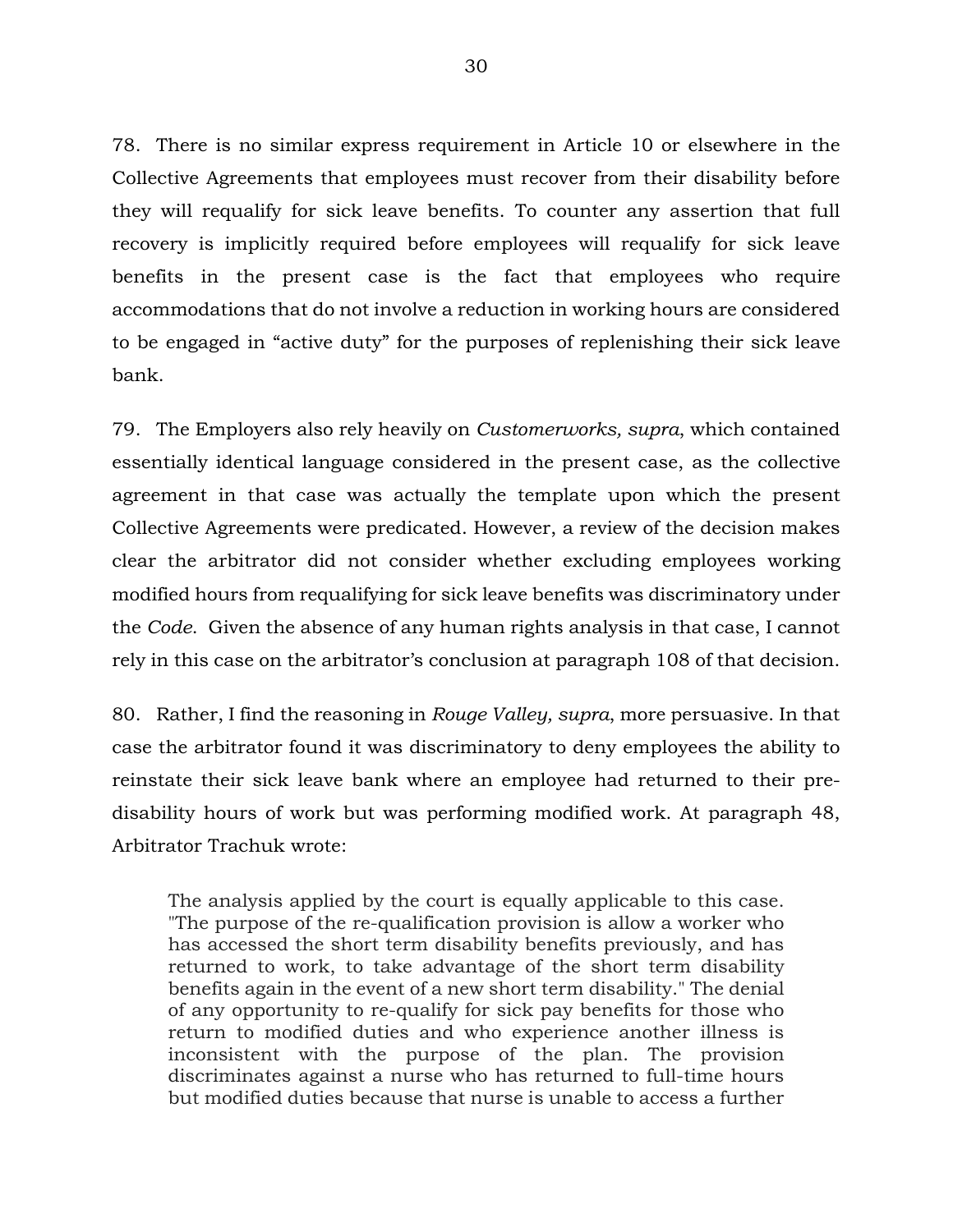period of sick pay benefits if she suffers from another short term disability.

81. A similar conclusion was reached in *Health Sciences North, supra*, a case involving a disability plan that required nurses to be "actively at work" in order for sick leave benefits to be reinstated. Under the terms of the plan, as in the present case, employees performing modified duties and/or modified hours were not considered to be "actively at work". As a result, such employees were not able to reinstate their entitlement to sick leave benefits until they were able to perform unmodified duties and hours in their own position.

82. The arbitrator in that case found at paragraphs 51 and 56 that denying employees performing modified duties and/or modified hours of work the ability to re-instate their sick bank was discriminatory:

[…]

The C*ode* prohibits discrimination on the basis of disability. Disabled employees are, therefore, a protected group under the *Code*. The nurses in issue in these grievances require modified duties because they are disabled. Disabled nurses on modified duties are subject to adverse treatment under 1992 HOODIP because their sick pay benefits are not reinstated. The adverse treatment is directly related to the nurses' disabilities and those disabilities are, therefore, a factor in the adverse treatment. The nurses' disabilities require them to be accommodated and, since they are being accommodated, they are not entitled to the same right to sick pay benefits that other full-time employees have. The plan itself is clear about that because it defines nurses on modified duties as being not "actively at work". Any nurse not "actively at work" is subject to the adverse treatment with respect to the reinstatement of sick pay benefits. The Association has, therefore, made out a *prima facie* case of a violation of Section 5 of the *Code*.

[…]

Whether or not a disabled employee returns to work on modified duties in an attempt at an early return to work or requires permanent accommodation is irrelevant to the underlying fact that the employee is working. An employee who is working is not totally disabled even if HOODIP says that they are. They are "actively at work" even if HOODIP says that they are not. An employee who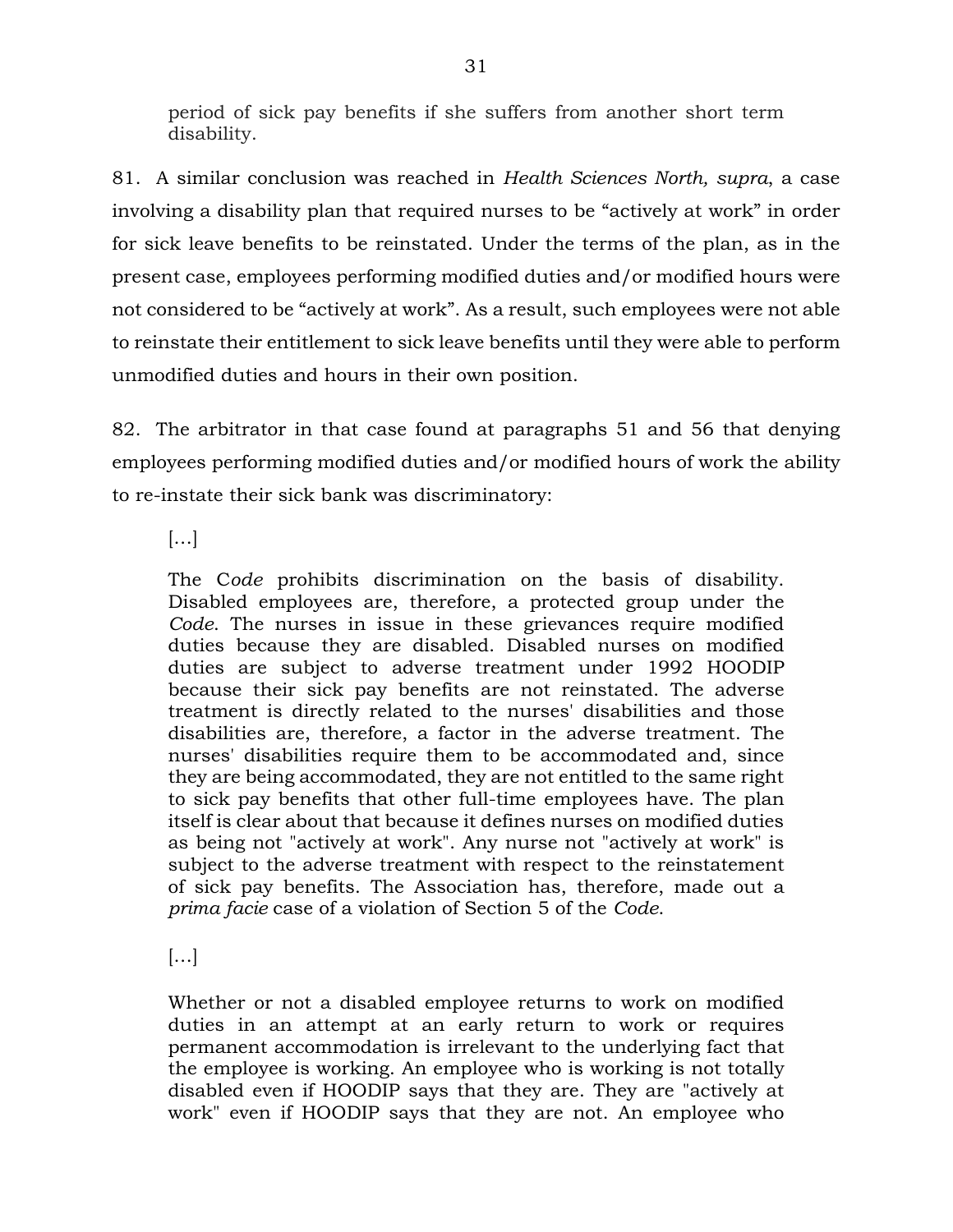comes back from sick leave and does not require modified duties reestablishes their entitlement to short term sick leave benefits in three weeks. An employee who returns on modified duties does not. That is *prima facie* discrimination. It is discriminatory because that person is working but is being treated differently because their disability requires modifications for them to work. It does not matter if the modifications are temporary, or are part of the GRTW, or if the Hospital is going beyond what the *Code* requires and bringing back employees as "extras". The Hospital is requiring employees to come to work, to contribute, to follow its rules and directions. Employees on modified duties are entitled to be treated like other employees for the purposes of sick leave benefit requalification […].

83. I find the facts in *Health Sciences North, supra*, are substantially the same as the fact scenario under consideration in the present case. Both involve employees returning to work on modified hours after a period of disability and are unable to achieve reinstatement of their sick bank because the employers do not consider such employees on "active duty".

84. As in *Health Sciences North, supra*, the reason the employers are treating such employees differently is because of their disability, which requires that they work modified duties rather than full duties. Therefore, the reason for the differential treatment is the employee's disability, which is a prohibited ground under the *Code*.

# **(iv) Is the Differential Treatment Justified?**

85. It is well-settled that once a *prima facie* case of discrimination has been established, the burden shifts to the Employer to justify the conduct.

86. In this case, the Employers argued that sick leave and LTD benefits together are part of a "continuous scheme" therefore arguing that the exemption for a *bona fide* insurance scheme in Section 13(3)b) of the *Code* applies. For the reasons that follow, I do not accept that Section 13(3)(b) applies to exempt this discriminatory practice in respect of the administration of sick leave benefits.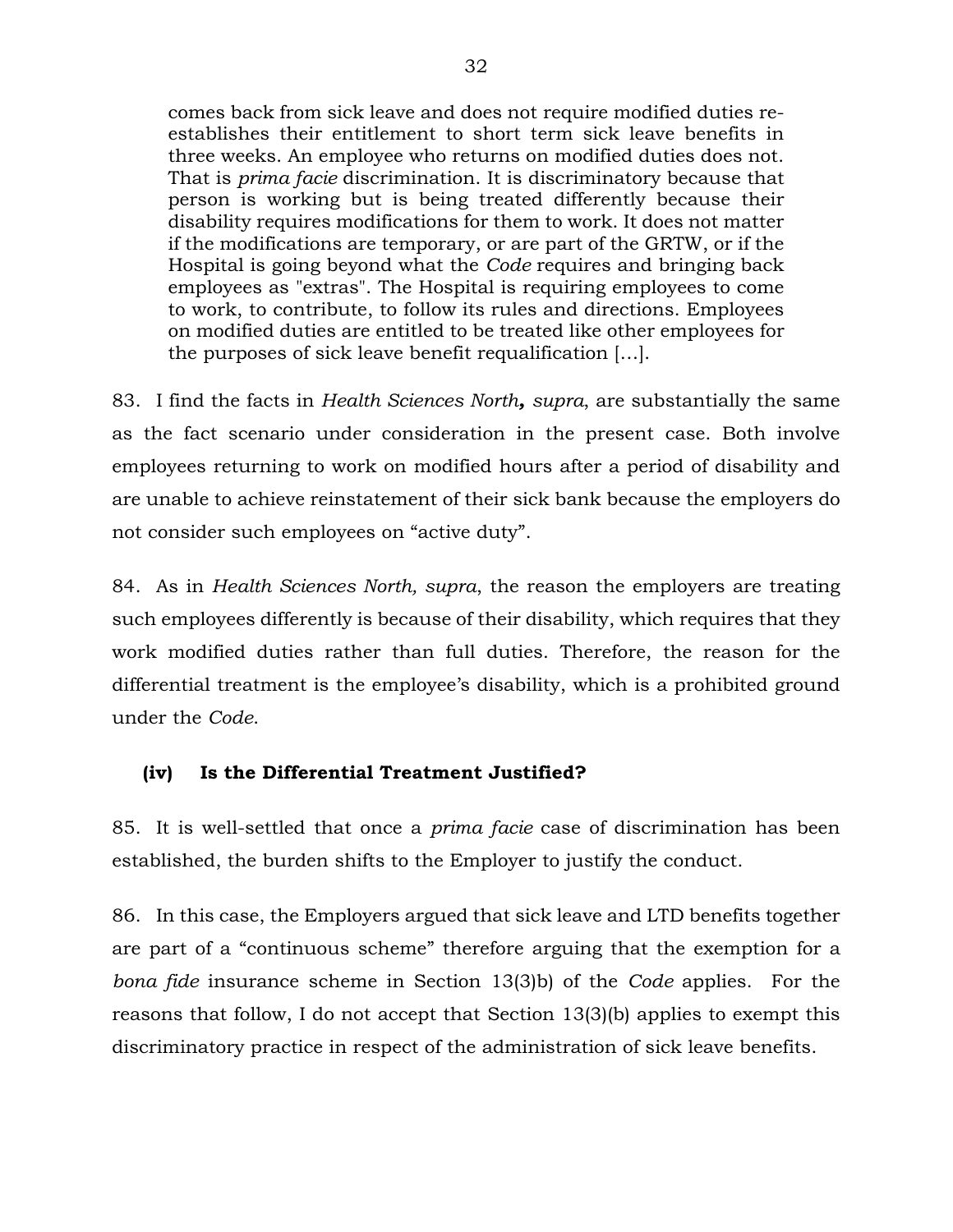87. I respectfully reject the notion put forward by the Employers that, in these circumstances, sick leave and LTD benefits together form part of a "*bona fide* insurance scheme". Rather, I find these two benefits, while both providing income replacement for illness or non-work-related injuries, are two distinct schemes serving two different purposes.

88. As the Union points out, paid sick leave is available to be used for a variety of ailments that may, or may not, meet the threshold for long-term disability benefits. It is possible for employees to exhaust their sick leave benefits after suffering a variety of ailments but not meet the threshold requirement for LTD benefits. Sick leave benefits are administered by the Employers under the terms and conditions negotiated by the parties in the Collective Agreements.

89. LTD benefits, on the other hand, are insurance benefits intended to provide income replacement to employees in cases of long-term injuries or illnesses. These benefits are provided by a third-party provider pursuant to a contract outside the Collective Agreements. Employees who exhaust their sick leave benefits are not automatically entitled to LTD benefits.

90. Given the differences between the purposes and administration of these two benefits, I am not prepared to uphold this otherwise discriminatory practice on the basis that it is allowable under a *bona fide* insurance scheme. Nor has the Employer advanced any other justification for its practice that meet its onus to justify its discriminatory conduct.

91. Having found section 13(3)(b) of the *Code* not applicable to this case, there is no need to reflect on the constitutionality of this provision nor to postpone the issuance of this Award as alternatively sought by the Union. I accordingly allow the Grievances and declare the Employer's interpretation of "active duty", as requiring a return to normal pre-disability hours, contravenes the *Code*.

92. The Union has requested that the affected employees be made whole in its submission. The Employers did not address remedy in its submission. I submit